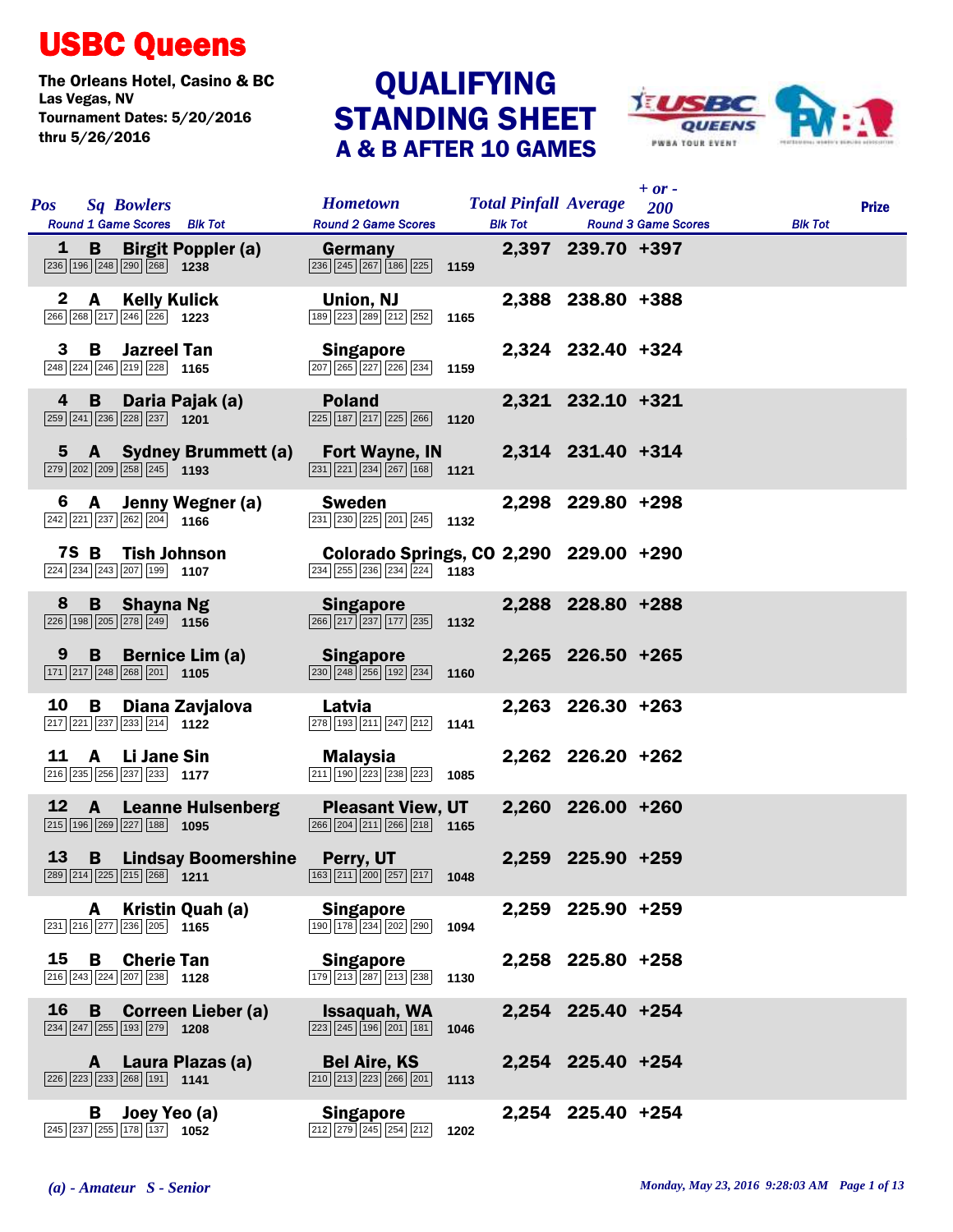|                 |          |                                                                                                                          | <b>Hometown</b>                                                                                             |      |                                                    |                   | $+$ or $-$                 |                |              |
|-----------------|----------|--------------------------------------------------------------------------------------------------------------------------|-------------------------------------------------------------------------------------------------------------|------|----------------------------------------------------|-------------------|----------------------------|----------------|--------------|
|                 |          | Pos Sq Bowlers<br>Round 1 Game Scores Blk Tot                                                                            | <b>Round 2 Game Scores</b>                                                                                  |      | <b>Total Pinfall Average</b> 200<br><b>Blk Tot</b> |                   | <b>Round 3 Game Scores</b> | <b>Blk Tot</b> | <b>Prize</b> |
|                 |          |                                                                                                                          |                                                                                                             |      |                                                    |                   |                            |                |              |
| 19              | B        | <b>Erin McCarthy</b><br>268 257 259 232 241 1257                                                                         | Omaha, NE<br>142 248 178 226 198                                                                            | 992  |                                                    | 2,249 224.90 +249 |                            |                |              |
|                 |          |                                                                                                                          |                                                                                                             |      |                                                    |                   |                            |                |              |
|                 |          | 20S A Anne Marie Duggan                                                                                                  | Edmond, OK                                                                                                  |      |                                                    | 2,247 224.70 +247 |                            |                |              |
|                 |          | $\boxed{214}$ $\boxed{247}$ $\boxed{225}$ $\boxed{233}$ $\boxed{198}$ 1117                                               | $\boxed{257}$ 196 258 194 225                                                                               | 1130 |                                                    |                   |                            |                |              |
| 21              |          | <b>B</b> Verity Crawley (a)                                                                                              | <b>Babson Park, FL</b>                                                                                      |      |                                                    | 2,235 223.50 +235 |                            |                |              |
|                 |          | $\boxed{223}$ 186 $\boxed{246}$ $\boxed{236}$ $\boxed{244}$ 1135                                                         | $\boxed{235}$ $\boxed{200}$ $\boxed{256}$ $\boxed{204}$ $\boxed{205}$                                       | 1100 |                                                    |                   |                            |                |              |
| 22              |          |                                                                                                                          |                                                                                                             |      |                                                    |                   |                            |                |              |
|                 | A        | Natasha Roslan<br>$\boxed{224}$ 191 $\boxed{234}$ $\boxed{253}$ $\boxed{269}$ 1171                                       | Malaysia<br>181 233 225 193 227                                                                             | 1059 |                                                    | 2,230 223.00 +230 |                            |                |              |
|                 |          |                                                                                                                          |                                                                                                             |      |                                                    |                   |                            |                |              |
| 23              | B        | <b>Kristina Wendell</b>                                                                                                  | Kingston, NY                                                                                                |      |                                                    | 2,226 222.60 +226 |                            |                |              |
|                 |          | 218 247 217 269 182 1133                                                                                                 | 202 199 242 224 226                                                                                         | 1093 |                                                    |                   |                            |                |              |
| 24              |          | <b>B</b> Amanda Greene                                                                                                   | <b>Romney, WV</b>                                                                                           |      |                                                    | 2,221 222.10 +221 |                            |                |              |
|                 |          | $\boxed{290}$ $\boxed{225}$ $\boxed{238}$ $\boxed{252}$ $\boxed{181}$ 1186                                               | $\boxed{208}$ $\boxed{194}$ $\boxed{215}$ $\boxed{170}$ $\boxed{248}$                                       | 1035 |                                                    |                   |                            |                |              |
|                 |          |                                                                                                                          |                                                                                                             |      |                                                    | 2,221 222.10 +221 |                            |                |              |
|                 | B        | <b>Rocio Restrepo</b>                                                                                                    | Louisville, OH<br>$\boxed{182}$ $\boxed{183}$ $\boxed{205}$ $\boxed{233}$ $\boxed{237}$                     | 1040 |                                                    |                   |                            |                |              |
|                 |          |                                                                                                                          |                                                                                                             |      |                                                    |                   |                            |                |              |
| 26              | A        | Hollyann Johansen (a)                                                                                                    | Wichita, KS                                                                                                 |      |                                                    | 2,219 221.90 +219 |                            |                |              |
|                 |          | $\boxed{214}$ $\boxed{210}$ $\boxed{193}$ $\boxed{212}$ $\boxed{236}$ <b>1065</b>                                        | $\overline{244}$ $\overline{206}$ $\overline{220}$ $\overline{247}$ $\overline{237}$ 1154                   |      |                                                    |                   |                            |                |              |
| 27              |          | <b>B</b> Brittany Smith (a)                                                                                              | Des Moines, IA                                                                                              |      |                                                    | 2,215 221.50 +215 |                            |                |              |
|                 |          | $\boxed{229}$ 182 $\boxed{234}$ $\boxed{245}$ $\boxed{257}$ 1147                                                         | $\overline{225}$ $\overline{221}$ $\overline{203}$ $\overline{175}$ $\overline{244}$ 1068                   |      |                                                    |                   |                            |                |              |
|                 | B        | <b>Diandra Asbaty</b>                                                                                                    | <b>Chicago, IL</b>                                                                                          |      |                                                    | 2,215 221.50 +215 |                            |                |              |
|                 |          | 206 220 206 214 238 1084                                                                                                 | $\boxed{202}$ $\boxed{238}$ $\boxed{222}$ $\boxed{255}$ $\boxed{214}$ 1131                                  |      |                                                    |                   |                            |                |              |
|                 |          |                                                                                                                          |                                                                                                             |      |                                                    |                   |                            |                |              |
| 29              |          | <b>B</b> Alexis Ijams<br>$\boxed{154}$ $\boxed{214}$ $\boxed{237}$ $\boxed{191}$ $\boxed{257}$ <b>1053</b>               | Wichita, KS<br>$\boxed{214}$ $\boxed{258}$ $\boxed{186}$ $\boxed{244}$ $\boxed{259}$ <b>1161</b>            |      |                                                    | 2,214 221.40 +214 |                            |                |              |
|                 |          |                                                                                                                          |                                                                                                             |      |                                                    |                   |                            |                |              |
| 30              | В        | <b>Robyn Renslow (a)</b>                                                                                                 | <b>Brentwood, CA</b>                                                                                        |      |                                                    | 2,208 220.80 +208 |                            |                |              |
|                 |          | $\boxed{202}$ $\boxed{225}$ $\boxed{201}$ $\boxed{224}$ $\boxed{266}$ 1118                                               | $\boxed{225}$ $\boxed{234}$ $\boxed{229}$ $\boxed{192}$ $\boxed{210}$ 1090                                  |      |                                                    |                   |                            |                |              |
|                 |          | 31 A Jodi Woessner                                                                                                       | Oregon, OH                                                                                                  |      |                                                    | 2,205 220.50 +205 |                            |                |              |
|                 |          | 236 243 175 191 257 1102                                                                                                 | $228$ $235$ $211$ $233$ $196$ <b>1103</b>                                                                   |      |                                                    |                   |                            |                |              |
| $32 \quad A$    |          |                                                                                                                          |                                                                                                             |      |                                                    | 2,204 220.40 +204 |                            |                |              |
|                 |          | <b>Shannon Pluhowsky Dayton, OH</b><br>$\boxed{174}$ $\boxed{168}$ $\boxed{193}$ $\boxed{278}$ $\boxed{234}$ <b>1047</b> | $\boxed{215}$ $\boxed{244}$ $\boxed{213}$ $\boxed{258}$ $\boxed{227}$ <b>1157</b>                           |      |                                                    |                   |                            |                |              |
|                 |          |                                                                                                                          |                                                                                                             |      |                                                    |                   |                            |                |              |
|                 |          | 33 A Siti Safiyah Amirah AbduMalaysia                                                                                    |                                                                                                             |      |                                                    | 2,198 219.80 +198 |                            |                |              |
|                 |          | 224 219 170 194 250 1057                                                                                                 | $\boxed{215}$ $\boxed{257}$ $\boxed{184}$ $\boxed{257}$ $\boxed{228}$ <b>1141</b>                           |      |                                                    |                   |                            |                |              |
| 34 B            |          | Rina Asada (a)                                                                                                           | Japan                                                                                                       |      |                                                    | 2,196 219.60 +196 |                            |                |              |
|                 |          | $\boxed{214}$ $\boxed{247}$ $\boxed{224}$ $\boxed{203}$ $\boxed{238}$ <b>1126</b>                                        | $\boxed{204}$ $\boxed{204}$ $\boxed{206}$ $\boxed{264}$ $\boxed{192}$ <b>1070</b>                           |      |                                                    |                   |                            |                |              |
| 35 A            |          | Keli Callahan (a)                                                                                                        | Las Vegas, NV                                                                                               |      |                                                    | 2,195 219.50 +195 |                            |                |              |
|                 |          | 202 179 212 279 205 1077                                                                                                 | $\boxed{189}$ $\boxed{266}$ $\boxed{246}$ $\boxed{224}$ $\boxed{193}$ <b>1118</b>                           |      |                                                    |                   |                            |                |              |
|                 |          |                                                                                                                          |                                                                                                             |      |                                                    |                   |                            |                |              |
| $36 \quad A$    |          | <b>Kerry Smith</b><br>$\boxed{191}$ $\boxed{238}$ $\boxed{235}$ $\boxed{222}$ $\boxed{233}$ <b>1119</b>                  | <b>New Holland, PA</b><br>$\boxed{211}$ $\boxed{214}$ $\boxed{238}$ $\boxed{179}$ $\boxed{233}$ <b>1075</b> |      |                                                    | 2,194 219.40 +194 |                            |                |              |
|                 |          |                                                                                                                          |                                                                                                             |      |                                                    |                   |                            |                |              |
| 37 <sub>2</sub> | <b>B</b> | Katie Garcia (a)                                                                                                         | <b>Wichita, KS</b>                                                                                          |      |                                                    | 2,193 219.30 +193 |                            |                |              |
|                 |          | 192 192 226 272 213 1095                                                                                                 | $\boxed{186}\boxed{241}\boxed{247}\boxed{224}\boxed{200}$ 1098                                              |      |                                                    |                   |                            |                |              |
| 38              | <b>A</b> | <b>Cassandra Leuthold</b>                                                                                                | Lincoln, NE                                                                                                 |      |                                                    | 2,192 219.20 +192 |                            |                |              |
|                 |          | 232 198 213 195 218 1056                                                                                                 | $\boxed{238}$ $\boxed{213}$ $\boxed{246}$ $\boxed{227}$ $\boxed{212}$ <b>1136</b>                           |      |                                                    |                   |                            |                |              |
| 39              | B        | <b>Brandi Calderon</b>                                                                                                   | Tempe, AZ                                                                                                   |      |                                                    | 2,190 219.00 +190 |                            |                |              |
|                 |          | 219 177 286 235 223 1140                                                                                                 | $\overline{210}$ 198 182 246 214 1050                                                                       |      |                                                    |                   |                            |                |              |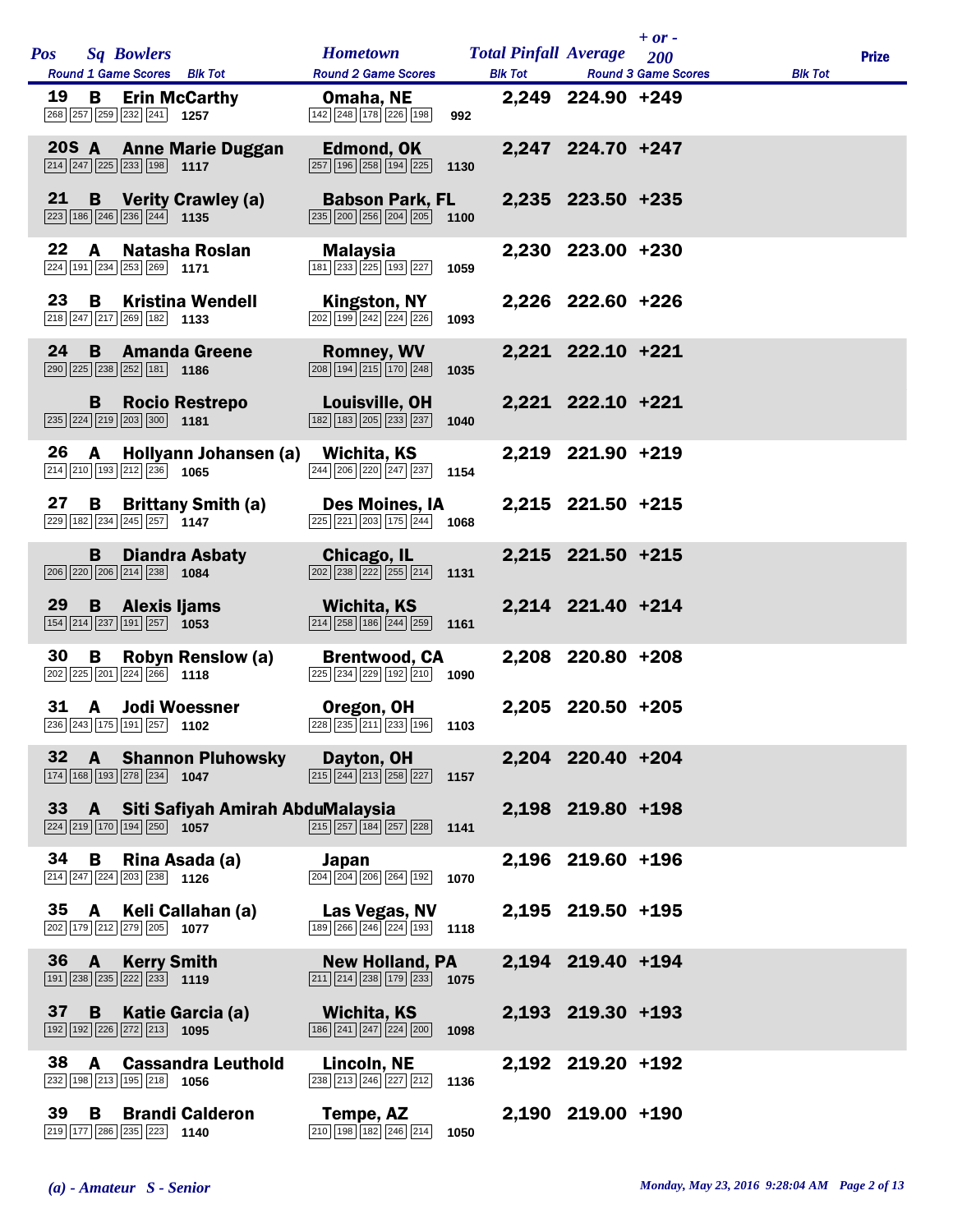|            |              |                                                                                                                | <b>Hometown</b>                                                                                                             |      | <b>Total Pinfall Average</b> 200 |                     | $+$ or $-$                 |                |              |
|------------|--------------|----------------------------------------------------------------------------------------------------------------|-----------------------------------------------------------------------------------------------------------------------------|------|----------------------------------|---------------------|----------------------------|----------------|--------------|
| <b>Pos</b> |              | <b>Sq Bowlers</b><br>Round 1 Game Scores Blk Tot                                                               | <b>Round 2 Game Scores</b>                                                                                                  |      | <b>Blk Tot</b>                   |                     | <b>Round 3 Game Scores</b> | <b>Blk Tot</b> | <b>Prize</b> |
| 40         | $\mathbf{A}$ | <b>Brenda Padilla</b><br>$\boxed{227}$ $\boxed{238}$ $\boxed{191}$ $\boxed{248}$ $\boxed{226}$ <b>1130</b>     | <b>Mansfield, TX</b><br>$\boxed{208}\boxed{174}\boxed{207}\boxed{201}\boxed{269}$                                           | 1059 |                                  | 2,189 218.90 +189   |                            |                |              |
|            | A            | Daria Kovalova (a)<br>$\boxed{227}$ $\boxed{211}$ $\boxed{188}$ $\boxed{182}$ $\boxed{223}$ <b>1031</b>        | Wichita, KS<br>$\boxed{220}$ $\boxed{235}$ $\boxed{280}$ $\boxed{194}$ $\boxed{229}$                                        | 1158 |                                  | 2,189 218.90 +189   |                            |                |              |
| 42         | A            | Katelyn Simpson (a)<br>279 213 177 200 224 1093                                                                | <b>Emmett, ID</b><br>186 188 268 300 153                                                                                    | 1095 |                                  | 2,188 218.80 +188   |                            |                |              |
| 43         | B            | <b>Daphne Tan</b><br>165 182 235 289 225 1096                                                                  | <b>Singapore</b><br>213 232 204 239 202                                                                                     | 1090 |                                  | 2,186 218.60 +186   |                            |                |              |
| 44         | B            | <b>Liz Johnson</b><br>224 200 212 213 201 1050                                                                 | Cheektowaga, NY<br>$\boxed{237}$ $\boxed{204}$ $\boxed{229}$ $\boxed{269}$ $\boxed{195}$ 1134                               |      |                                  | 2,184 218.40 +184   |                            |                |              |
|            |              | 45S A Carolyn Dorin-Ballard<br>192 233 224 217 224 1090                                                        | Keller, TX<br>$\boxed{203}$ $\boxed{290}$ $\boxed{197}$ $\boxed{199}$ $\boxed{204}$ 1093                                    |      |                                  | 2,183 218.30 +183   |                            |                |              |
|            | A            | Kayla Johnson<br>235 231 224 193 194 1077                                                                      | <b>Washington, IL</b><br>$\boxed{244}$ $\boxed{215}$ $\boxed{209}$ $\boxed{213}$ $\boxed{225}$ <b>1106</b>                  |      |                                  | 2,183 218.30 +183   |                            |                |              |
| 47         | B            | Dena Buxton (a)<br>257 296 238 200 222 1213                                                                    | <b>Australlia</b><br>197 188 193 199 192                                                                                    | 969  |                                  | 2,182 218.20 +182   |                            |                |              |
|            |              | <b>A</b> Stephanie Martins<br>$\boxed{264}$ 175 175 246 184 1044                                               | <b>Brazil</b><br>$\boxed{233}$ $\boxed{222}$ $\boxed{237}$ $\boxed{211}$ $\boxed{235}$                                      | 1138 |                                  | 2,182 218.20 +182   |                            |                |              |
| 49         |              | <b>B</b> Shannon O'Keefe<br>229 171 227 214 217 1058                                                           | O'Fallon, IL<br>$\boxed{200}$ $\boxed{245}$ $\boxed{226}$ $\boxed{227}$ $\boxed{224}$                                       | 1122 |                                  | 2,180 218.00 +180   |                            |                |              |
| 50         | B            | <b>Hui Fen New</b><br>191 212 236 238 216 1093                                                                 | <b>Singapore</b><br>$\boxed{191}\boxed{247}\boxed{213}\boxed{256}\boxed{178}$                                               | 1085 |                                  | 2,178 217.80 +178   |                            |                |              |
| 51         | $\mathbf{A}$ | <b>Thia Falbo</b><br>202 222 181 179 203 987                                                                   | <b>Greensburg, PA</b><br>$\overline{ 235 } 256   256   241   201$ 1189                                                      |      |                                  | 2,176 217.60 +176   |                            |                |              |
| 52         | B            | <b>Danielle McEwan</b><br>$\boxed{222}\boxed{212}\boxed{202}\boxed{216}\boxed{245}$ 1097                       | <b>Stony Point, NY</b><br>247 187 249 192 202 1077                                                                          |      |                                  | 2,174 217.40 +174   |                            |                |              |
|            |              | 53 B Sandra Andersson (a)<br>$\boxed{240}$ $\boxed{245}$ $\boxed{211}$ $\boxed{214}$ $\boxed{214}$ <b>1124</b> | Sweden<br>$\boxed{212}$ $\boxed{192}$ $\boxed{189}$ $\boxed{206}$ $\boxed{246}$ <b>1045</b>                                 |      |                                  | 2,169 216.90 +169   |                            |                |              |
|            |              | <b>B</b> Mariana Ayala<br>219 243 187 189 213 1051                                                             | Euless, TX<br>$\boxed{203}$ $\boxed{236}$ $\boxed{245}$ $\boxed{213}$ $\boxed{221}$                                         | 1118 |                                  | 2,169 216.90 +169   |                            |                |              |
|            |              | 55 B Ingellimar Beasley<br>255 224 211 233 193 1116                                                            | <b>Clarksville, TN</b><br>$\boxed{221}$ 170 $\boxed{211}$ $\boxed{235}$ $\boxed{214}$ 1051                                  |      |                                  | 2,167 216.70 +167   |                            |                |              |
|            |              | 56 A Jennifer Higgins<br>$\boxed{216}$ $\boxed{216}$ $\boxed{244}$ $\boxed{194}$ $\boxed{195}$ <b>1065</b>     | <b>Westerville, OH</b><br>$\boxed{197}$ $\boxed{257}$ $\boxed{234}$ $\boxed{197}$ $\boxed{213}$ <b>1098</b>                 |      |                                  | $2,163$ 216.30 +163 |                            |                |              |
|            |              | 57 A Syazwani Sahar<br>183 231 228 236 212 1090                                                                | Malaysia<br>$\boxed{226}$ 170 189 238 248 1071                                                                              |      |                                  | 2,161 216.10 +161   |                            |                |              |
| 58         | A            | <b>Kristina Mickelson</b><br>195 255 210 196 236 1092                                                          | Ord, NE<br>$\boxed{174}$ $\boxed{238}$ $\boxed{227}$ $\boxed{233}$ $\boxed{189}$                                            | 1061 |                                  | 2,153 215.30 +153   |                            |                |              |
|            | A            | <b>Clara Guerrero</b><br>$\boxed{218}$ $\boxed{213}$ $\boxed{205}$ $\boxed{227}$ $\boxed{212}$ <b>1075</b>     | <b>Pflugerville, TX</b><br>$\overline{184}$ $\overline{192}$ $\overline{257}$ $\overline{202}$ $\overline{243}$ <b>1078</b> |      |                                  | 2,153 215.30 +153   |                            |                |              |
| 60         | B            | <b>Kaidee Sutphin</b><br>258 209 187 236 238 1128                                                              | <b>Mount Dora, FL</b><br>$\boxed{231}$ $\boxed{177}$ $\boxed{196}$ $\boxed{256}$ $\boxed{164}$ <b>1024</b>                  |      |                                  | 2,152 215.20 +152   |                            |                |              |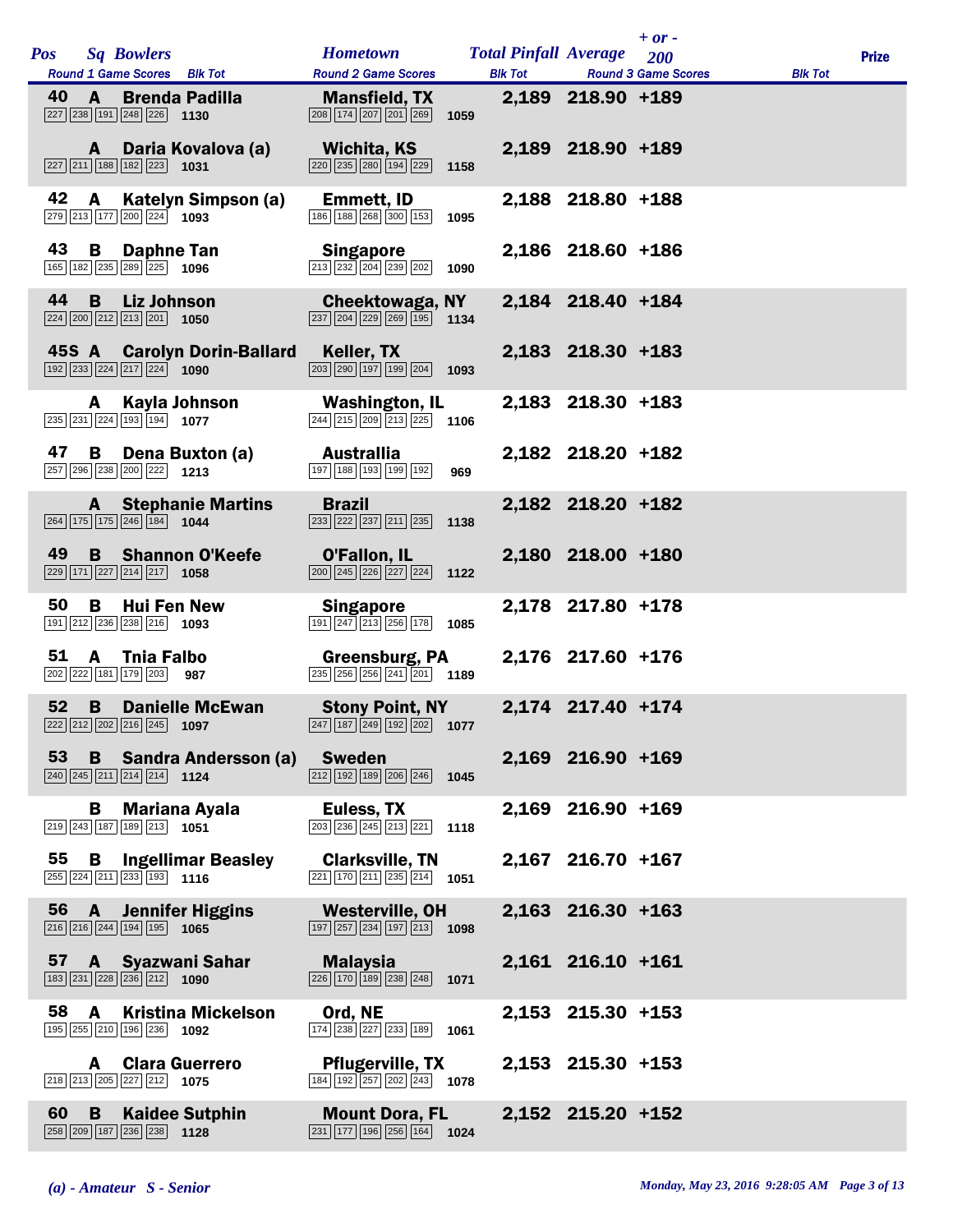|    |                      |                                                                                                         |                                     | <b>Hometown</b>                                                                                                              | <b>Total Pinfall Average</b> |                     | $+$ or $-$                        |                |              |
|----|----------------------|---------------------------------------------------------------------------------------------------------|-------------------------------------|------------------------------------------------------------------------------------------------------------------------------|------------------------------|---------------------|-----------------------------------|----------------|--------------|
|    |                      | Pos Sq Bowlers<br>Round 1 Game Scores Blk Tot                                                           |                                     | <b>Round 2 Game Scores</b>                                                                                                   | <b>Blk Tot</b>               |                     | 200<br><b>Round 3 Game Scores</b> | <b>Blk Tot</b> | <b>Prize</b> |
| 61 | B -                  | $\boxed{213}$ $\boxed{228}$ $\boxed{222}$ $\boxed{212}$ $\boxed{206}$ <b>1081</b>                       | <b>Lynda Barnes</b>                 | <b>Double Oak, TX</b><br>$\boxed{224}$ $\boxed{190}$ $\boxed{201}$ $\boxed{227}$ $\boxed{227}$<br>1069                       |                              | 2,150 215.00 +150   |                                   |                |              |
| 62 |                      | 194 181 183 226 203                                                                                     | <b>B</b> Anita Arnett (a)<br>987    | <b>Richmond, TX</b><br>$\boxed{221}$ $\boxed{220}$ $\boxed{257}$ $\boxed{212}$ $\boxed{246}$                                 | 1156                         | 2,143 214.30 +143   |                                   |                |              |
| 63 |                      | 189 213 247 196 210 1055                                                                                | <b>B</b> Juliana Franco (a)         | <b>Colombia</b><br>196 246 237 163 245                                                                                       | 1087                         | 2,142 214.20 +142   |                                   |                |              |
|    | A<br><b>Cut Line</b> | 239 203 160 215 217 1034                                                                                | <b>Catherine Maher (a)</b>          | Ottumwa, IA<br>$\boxed{198}\boxed{237}\boxed{222}\boxed{244}\boxed{207}$ 1108                                                |                              | 2,142 214.20 +142   |                                   |                |              |
| 65 | B                    | 196 175 199 203 227 1000                                                                                | <b>Brandi Branka</b>                | <b>Fairview Hgts, IL</b><br>$\boxed{278}$ $\boxed{193}$ $\boxed{220}$ $\boxed{192}$ $\boxed{258}$ 1141                       |                              | 2,141 214.10 +141   |                                   |                |              |
| 66 | $\mathbf{B}$         | Kayla Stram<br>$\boxed{182}\boxed{225}\boxed{232}\boxed{200}\boxed{236}$ 1075                           |                                     | Minnetonka, MN<br>$\overline{ 200 }$ $\overline{ 208 }$ $\overline{ 197 }$ $\overline{ 195 }$ $\overline{ 262 }$ <b>1062</b> |                              | 2,137 213.70 +137   |                                   |                |              |
| 67 | B                    | 224 182 186 209 225 1026                                                                                | <b>Kimberly Power (a)</b>           | San Leandro, CA<br>$\boxed{182}\boxed{247}\boxed{258}\boxed{211}\boxed{211}$ 1109                                            |                              | 2,135 213.50 +135   |                                   |                |              |
| 68 | B.                   | $\boxed{206}$ $\boxed{252}$ $\boxed{216}$ $\boxed{212}$ $\boxed{230}$ 1116                              | <b>Summer Jasmin</b>                | <b>Beckley, WV</b><br>$\boxed{192}$ $\boxed{200}$ $\boxed{179}$ $\boxed{211}$ $\boxed{236}$                                  | 1018                         | 2,134 213.40 +134   |                                   |                |              |
| 69 |                      | $\boxed{228}\boxed{214}\boxed{216}\boxed{237}\boxed{235}$ 1130                                          | A Syaidatul Afifah Badrul HMalaysia | $\boxed{193}$ $\boxed{207}$ $\boxed{205}$ $\boxed{182}$ $\boxed{216}$ <b>1003</b>                                            |                              | 2,133 213.30 +133   |                                   |                |              |
|    |                      | 213 234 201 217 222 1087                                                                                | A Victoria Johansson (a) Sweden     | 196 235 181 194 240                                                                                                          | 1046                         | 2,133 213.30 +133   |                                   |                |              |
| 71 |                      | 206 185 234 222 232 1079                                                                                | <b>B</b> Ashley Rucker              | <b>Bartlesville, OK</b><br>$\boxed{224}$ $\boxed{216}$ $\boxed{200}$ $\boxed{213}$ $\boxed{194}$ 1047                        |                              | 2,126 212.60 +126   |                                   |                |              |
| 72 | B                    | <b>Liz Kuhlkin</b><br>$\boxed{202}$ $\boxed{197}$ $\boxed{222}$ $\boxed{236}$ $\boxed{213}$ <b>1070</b> |                                     | <b>Schenectady, NY</b><br>$\overline{ 226 } 193   192   214   227 $ 1052                                                     |                              | 2,122 212.20 +122   |                                   |                |              |
|    |                      | $\boxed{205}$ $\boxed{223}$ $\boxed{202}$ $\boxed{208}$ $\boxed{265}$ 1103                              | 73 A Tannya Roumimper               | Indonesia<br>$\boxed{201}$ $\boxed{213}$ $\boxed{208}$ $\boxed{195}$ $\boxed{200}$ <b>1017</b>                               |                              | 2,120 212.00 +120   |                                   |                |              |
| 74 | A                    | $\boxed{177}$ $\boxed{187}$ $\boxed{190}$ $\boxed{247}$ $\boxed{201}$ <b>1002</b>                       | Anggie Ramirez-Perea Austin, TX     | 233 188 255 238 202                                                                                                          | 1116                         | 2,118 211.80 +118   |                                   |                |              |
| 75 |                      | 193 224 226 233 224 1100                                                                                | <b>A</b> Ashly Galante              | Palm Harbor, FL<br>$\boxed{173}$ $\boxed{196}$ $\boxed{201}$ $\boxed{172}$ $\boxed{275}$ <b>1017</b>                         |                              | 2,117 211.70 +117   |                                   |                |              |
| 76 | $\mathbf{A}$         | $\boxed{179}$ $\boxed{222}$ $\boxed{213}$ $\boxed{235}$ $\boxed{229}$ <b>1078</b>                       | <b>Missy Parkin</b>                 | Laguna Hills, CA<br>$\boxed{224}$ $\boxed{229}$ $\boxed{194}$ $\boxed{182}$ $\boxed{205}$ <b>1034</b>                        |                              | 2,112 211.20 +112   |                                   |                |              |
|    | A                    | $\boxed{172}$ $\boxed{182}$ $\boxed{213}$ $\boxed{225}$ $\boxed{214}$ <b>1006</b>                       | <b>Sandra Gongora</b>               | <b>Mexico</b><br>228 211 258 228 181<br>1106                                                                                 |                              | 2,112 211.20 +112   |                                   |                |              |
| 78 | В                    | <b>Holly Harris</b><br>178 248 206 244 217 1093                                                         |                                     | Wichita, KS<br>215 193 183 191 236                                                                                           | 1018                         | 2,111 211.10 +111   |                                   |                |              |
| 79 | <b>B</b>             | 170 195 221 258 200 1044                                                                                | <b>Emily Fagan (a)</b>              | <b>Berkeley, CA</b><br>234 200 191 235 206                                                                                   | 1066                         | 2,110 211.00 +110   |                                   |                |              |
| 80 | <b>B</b>             | 172 236 214 236 202 1060                                                                                | <b>Jasmine Snell (a)</b>            | <b>Papillion, NE</b><br>$\boxed{211}$ $\boxed{184}$ $\boxed{200}$ $\boxed{235}$ $\boxed{214}$                                | 1044                         | 2,104 210.40 +104   |                                   |                |              |
| 81 | <b>A</b>             | $\boxed{238}$ 197 244 239 203 1121                                                                      | Sierra Kanemoto (a)                 | <b>Riverside, OH</b><br>$\boxed{219}$ $\boxed{244}$ $\boxed{139}$ $\boxed{183}$ $\boxed{197}$                                | 982                          | $2,103$ 210.30 +103 |                                   |                |              |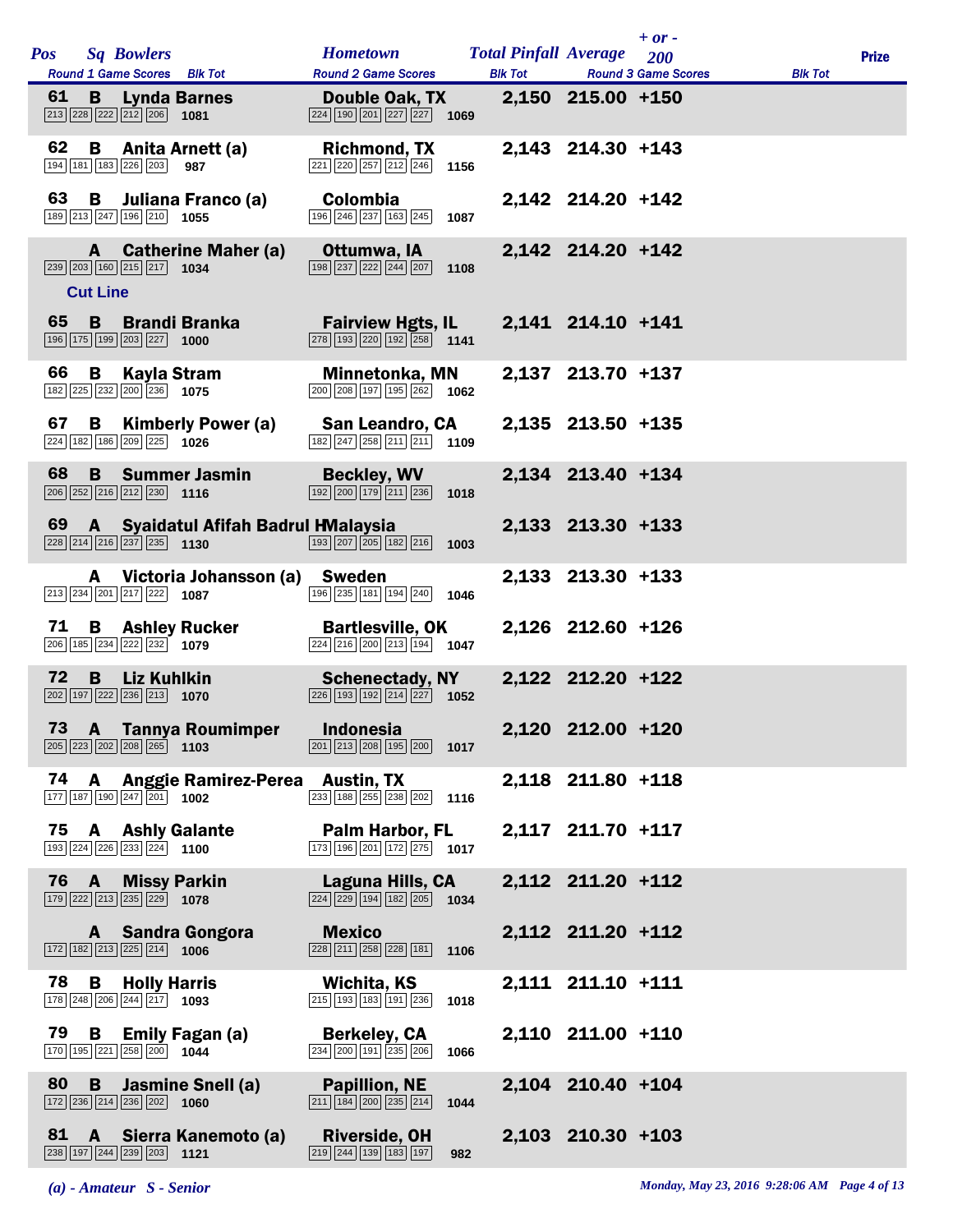| <b>Pos</b><br><b>Sq Bowlers</b><br>Round 1 Game Scores Blk Tot                                                             | <b>Hometown</b><br><b>Round 2 Game Scores</b>                                                                          | <b>Total Pinfall Average</b><br><b>Blk Tot</b> |              | $+ or -$<br>200<br><b>Round 3 Game Scores</b> | <b>Blk Tot</b> | <b>Prize</b> |
|----------------------------------------------------------------------------------------------------------------------------|------------------------------------------------------------------------------------------------------------------------|------------------------------------------------|--------------|-----------------------------------------------|----------------|--------------|
| 82<br>Marcia Kloempken (a)<br>B<br>237 215 206 249 200 1107                                                                | <b>Pleasant View, UT</b><br>198 222 236 201 131<br>988                                                                 |                                                | 2,095 209.50 | $+95$                                         |                |              |
| 83<br>A Jacqueline Carbonetto Blauvelt, NY<br>244 187 233 208 183 1055                                                     | $\boxed{233}$ $\boxed{218}$ $\boxed{198}$ $\boxed{196}$ $\boxed{191}$<br>1036                                          |                                                | 2,091 209.10 | $+91$                                         |                |              |
| 84<br>$\mathbf{B}$<br>Lauren Pate (a)<br>$\boxed{200}$ $\boxed{186}$ $\boxed{190}$ $\boxed{233}$ $\boxed{203}$ <b>1012</b> | Inver Grove Heights, 2,089 208.90<br>$\boxed{209}$ $\boxed{254}$ $\boxed{207}$ $\boxed{230}$ $\boxed{177}$ <b>1077</b> |                                                |              | $+89$                                         |                |              |
| 85<br>A Stefanie Johnson<br>226 222 213 203 200 1064                                                                       | <b>Grand Prairie, TX</b><br>$\overline{215}$ $\overline{215}$ $\overline{214}$ $\overline{184}$ $\overline{195}$ 1023  |                                                | 2,087 208.70 | +87                                           |                |              |
| 86<br>B<br><b>Adrianne Barela (a)</b><br>$\boxed{247}$ $\boxed{218}$ $\boxed{212}$ $\boxed{200}$ $\boxed{194}$ <b>1071</b> | <b>Henderson, NV</b><br>$\boxed{215}$ 174 224 202 197 1012                                                             |                                                | 2,083 208.30 | $+83$                                         |                |              |
| Katie Ann Sopp-Schroed White Bear Lake, MN 2,083 208.30<br>A<br>$\boxed{206}$ 191 $\boxed{238}$ 189 $\boxed{215}$ 1039     | $\boxed{225}$ 190 211 210 208<br>1044                                                                                  |                                                |              | $+83$                                         |                |              |
| 88<br>B<br><b>Josie Earnest</b><br>$\boxed{205}$ $\boxed{212}$ $\boxed{255}$ 184 181 1037<br><b>Cash Line</b>              | Nashville, TN<br>$\boxed{212}$ $\boxed{183}$ $\boxed{225}$ $\boxed{201}$ $\boxed{223}$<br>1044                         |                                                | 2,081 208.10 | $+81$                                         |                |              |
| Narelle Baker (a)<br>89 A<br>159 215 188 199 182 943                                                                       | Australia<br>$\boxed{215}$ $\boxed{211}$ $\boxed{206}$ $\boxed{266}$ $\boxed{237}$<br>1135                             |                                                | 2.078 207.80 | $+78$                                         |                |              |
| 90<br>B<br>Jessica Abel (a)<br>195 213 215 202 245 1070                                                                    | Rose Hill, KS<br>$\boxed{156}\boxed{217}\boxed{215}\boxed{191}\boxed{227}$<br>1006                                     |                                                | 2,076 207.60 | $+76$                                         |                |              |
| 91<br>B<br>Miku Urano (a)<br>$\boxed{200}$ 169 $\boxed{234}$ $\boxed{214}$ $\boxed{216}$ 1033                              | Japan<br>$\boxed{196}$ $\boxed{191}$ $\boxed{256}$ $\boxed{180}$ $\boxed{219}$<br>1042                                 |                                                | 2,075 207.50 | $+75$                                         |                |              |
| <b>Sharon Koh</b><br>A<br>$\boxed{213}$ $\boxed{163}$ $\boxed{198}$ $\boxed{247}$ $\boxed{171}$ 992                        | <b>Malaysia</b><br>$\boxed{198}$ $\boxed{178}$ $\boxed{255}$ $\boxed{239}$ $\boxed{213}$<br>1083                       |                                                | 2,075 207.50 | $+75$                                         |                |              |
| 93<br><b>B</b> Ashley Purkey<br>$\boxed{220}\boxed{201}\boxed{180}\boxed{200}\boxed{215}$ 1016                             | <b>Godfrey, IL</b><br>$\boxed{202}$ $\boxed{241}$ $\boxed{199}$ $\boxed{224}$ $\boxed{192}$<br>1058                    |                                                | 2.074 207.40 | $+74$                                         |                |              |
| 94 A Andrea Snyder (a)<br>$\boxed{205}$ $\boxed{210}$ $\boxed{207}$ $\boxed{210}$ $\boxed{187}$ 1019                       | <b>Henderson, NV</b><br>$\sqrt{242}\sqrt{233}\sqrt{178}\sqrt{204}\sqrt{197}$ 1054                                      |                                                | 2,073 207.30 | $+73$                                         |                |              |
| 95 A Ida Andersson (a)<br>$\boxed{235}$ 193 181 235 202 1046                                                               | <b>Sweden</b><br>$\boxed{234}$ $\boxed{203}$ $\boxed{161}$ $\boxed{215}$ $\boxed{212}$ <b>1025</b>                     |                                                | 2,071 207.10 | $+71$                                         |                |              |
| 96<br>Jennifer Mauri (a)<br>B.<br>$\boxed{236}$ $\boxed{162}$ $\boxed{242}$ $\boxed{167}$ $\boxed{216}$ <b>1023</b>        | <b>Henderson, NV</b><br>206 268 202 176 195 1047                                                                       |                                                | 2,070 207.00 | $+70$                                         |                |              |
| <b>B</b> Mariana Alvarado (a)<br>$\boxed{191}$ $\boxed{209}$ $\boxed{184}$ $\boxed{218}$ $\boxed{211}$ <b>1013</b>         | <b>Sacramento, CA</b><br>$\sqrt{202}\sqrt{222}\sqrt{216}\sqrt{215}\sqrt{202}$ 1057                                     |                                                | 2.070 207.00 | $+70$                                         |                |              |
| 98 A Lori Grisanti (a)<br>238 177 204 242 205 1066                                                                         | Greenfield, WI<br>163 203 220 238 179<br>1003                                                                          |                                                | 2,069 206.90 | $+69$                                         |                |              |
| 99 B Elizabeth Sienicki (a)<br>$\boxed{214}$ 180 $\boxed{235}$ $\boxed{243}$ 193 1065                                      | San Jose, CA<br>167 259 200 204 171 1001                                                                               |                                                | 2,066 206.60 | $+66$                                         |                |              |
| 100 A Stephanie Schwartz (a) Racine, WI<br>153 187 149 179 258 926                                                         | 206 233 232 235 233<br>1139                                                                                            |                                                | 2,065 206.50 | $+65$                                         |                |              |
| 101 A Johanna Puentes (a)<br>186 173 256 211 212 1038                                                                      | <b>Colombia</b><br>$\boxed{234}$ $\boxed{183}$ $\boxed{211}$ $\boxed{204}$ $\boxed{194}$<br>1026                       |                                                | 2,064 206.40 | $+64$                                         |                |              |
| <b>Kamilah Dammers</b><br>A<br>165 134 216 209 205<br>929                                                                  | Aruba<br>239 208 213 239 236<br>1135                                                                                   |                                                | 2,064 206.40 | $+64$                                         |                |              |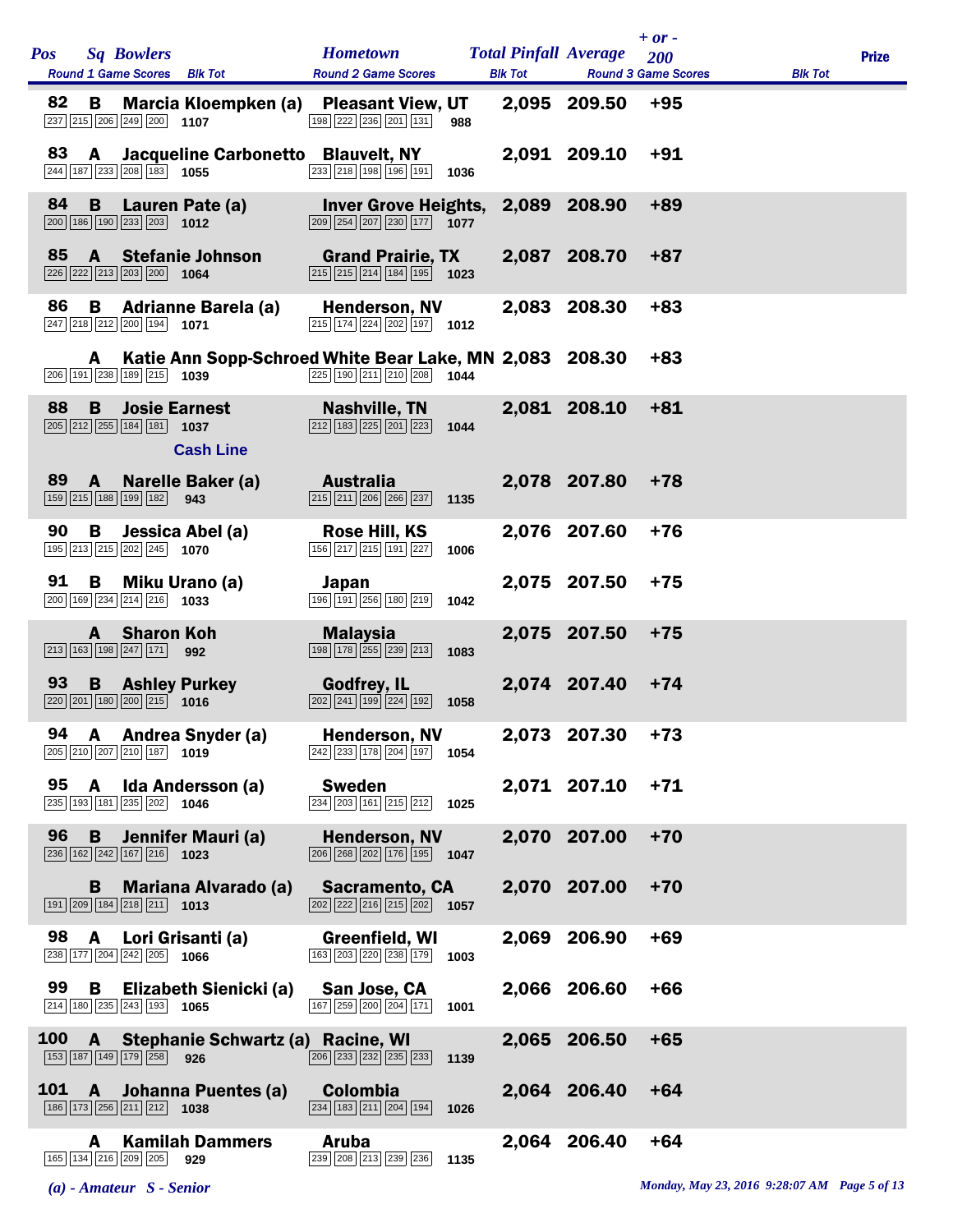| <b>Pos</b> |                | <b>Sq Bowlers</b><br>Round 1 Game Scores Blk Tot                                                           | <b>Hometown</b><br><b>Round 2 Game Scores</b>                                                                   | <b>Total Pinfall Average</b><br><b>Blk Tot</b> |              | $+$ or $-$<br>200<br><b>Round 3 Game Scores</b> | <b>Blk Tot</b> | <b>Prize</b> |
|------------|----------------|------------------------------------------------------------------------------------------------------------|-----------------------------------------------------------------------------------------------------------------|------------------------------------------------|--------------|-------------------------------------------------|----------------|--------------|
| <b>103</b> | $\mathsf{A}$   | Jennifer Russo (a)<br>179 230 199 181 237 1026                                                             | <b>Monmouth Jct., NJ</b><br>204 222 168 173 270 1037                                                            |                                                | 2,063 206.30 | $+63$                                           |                |              |
| 104        | $\overline{A}$ | Nina Flack (a)<br>198 201 204 157 188 948                                                                  | <b>Sweden</b><br>$\boxed{234}$ $\boxed{226}$ $\boxed{214}$ $\boxed{237}$ $\boxed{202}$ 1113                     |                                                | 2,061 206.10 | $+61$                                           |                |              |
| 105S B     |                | <b>Char Hammel</b><br>$\boxed{202}$ $\boxed{201}$ $\boxed{215}$ $\boxed{222}$ $\boxed{189}$ <b>1029</b>    | Las Vegas, NV<br>$\boxed{191}$ $\boxed{177}$ $\boxed{258}$ $\boxed{213}$ $\boxed{190}$<br>1029                  |                                                | 2,058 205.80 | $+58$                                           |                |              |
| 106        | A              | Diana Walter (a)<br>180 195 197 216 180<br>968                                                             | <b>Bellport, NY</b><br>199 219 192 219 255<br>1084                                                              |                                                | 2,052 205.20 | $+52$                                           |                |              |
| 107        | $\mathsf{A}$   | Jennifer Sparks (a)<br>$\boxed{192}\boxed{222}\boxed{217}\boxed{200}\boxed{216}$ 1047                      | York, PA<br>192 211 221 185 195<br>1004                                                                         |                                                | 2,051 205.10 | $+51$                                           |                |              |
| 108        | B              | <b>Karen Marcano</b><br>$\overline{232}$ 195 $\overline{245}$ 193 192 1057                                 | <b>Venezuela</b><br>$\boxed{214}$ $\boxed{203}$ $\boxed{193}$ $\boxed{171}$ $\boxed{212}$<br>993                |                                                | 2,050 205.00 | $+50$                                           |                |              |
| <b>109</b> | <b>A</b>       | Trista Kimmes (a)<br>$\boxed{201}$ $\boxed{268}$ $\boxed{191}$ $\boxed{172}$ $\boxed{210}$ <b>1042</b>     | Eagan, MN<br>$\boxed{209}$ $\boxed{183}$ $\boxed{204}$ $\boxed{226}$ $\boxed{183}$<br>1005                      |                                                | 2,047 204.70 | $+47$                                           |                |              |
| 110        | В              | <b>Shannon Sellens (a)</b><br>195 175 259 194 199 1022                                                     | Copiague, NY<br>246 189 225 157 206<br>1023                                                                     |                                                | 2,045 204.50 | $+45$                                           |                |              |
| 111        | $\mathbf{A}$   | <b>Michelle Maly (a)</b><br>222 201 195 165 247 1030                                                       | Denver, CO<br>$\boxed{177}\boxed{244}\boxed{203}\boxed{172}\boxed{217}$<br>1013                                 |                                                | 2,043 204.30 | $+43$                                           |                |              |
| 112        | A              | Karen Boyd (a)<br>191 242 184 204 173 994                                                                  | <b>Fort Lauderdale, FL</b><br>$\boxed{181}$ $\boxed{183}$ $\boxed{209}$ $\boxed{211}$ $\boxed{256}$ <b>1040</b> |                                                | 2,034 203.40 | $+34$                                           |                |              |
| 113        | <b>B</b>       | Giselle Poss (a)<br>$\boxed{217}$ $\boxed{203}$ $\boxed{213}$ $\boxed{215}$ $\boxed{222}$ <b>1070</b>      | <b>Montgomery, IL</b><br>$\boxed{205}$ $\boxed{212}$ $\boxed{203}$ $\boxed{184}$ $\boxed{156}$<br>960           |                                                | 2,030 203.00 | $+30$                                           |                |              |
|            | A              | <b>Lilia Robles</b><br>$\boxed{209}$ 179 236 207 226 1057                                                  | <b>Mexico</b><br>186 246 189 191 161<br>973                                                                     | 2,030                                          | 203.00       | $+30$                                           |                |              |
|            | В              | Tara Quinlan (a)<br>202 268 224 212 146 1052                                                               | <b>Streamwood, IL</b><br>$\boxed{236}$ 147 192 212 191<br>978                                                   |                                                | 2,030 203.00 | $+30$                                           |                |              |
| 116        | $\mathbf{B}$   | <b>April George (a)</b><br>$\boxed{243}$ 158 215 232 247 1095                                              | N. Las Vegas, NV<br>$\boxed{226}$ $\boxed{157}$ $\boxed{182}$ $\boxed{186}$ $\boxed{180}$<br>931                |                                                | 2,026 202.60 | $+26$                                           |                |              |
|            | B              | Estefania Cobo (a)<br>181 245 204 195 190 1015                                                             | <b>Trujillo Alto, PR</b><br>$\boxed{202}\boxed{214}\boxed{181}\boxed{205}\boxed{209}$ 1011                      |                                                | 2,026 202.60 | $+26$                                           |                |              |
| 118        | В              | Tina Becke (a)<br>177 198 238 211 202 1026                                                                 | <b>Carol Stream, IL</b><br>218 201 195 168 215<br>997                                                           |                                                | 2,023 202.30 | $+23$                                           |                |              |
| 119        |                | <b>B</b> Yuki Akiyosh (a)<br>213 190 170 246 228 1047                                                      | Japan<br>185 212 187 202 187<br>973                                                                             |                                                | 2,020 202.00 | $+20$                                           |                |              |
|            | B              | <b>Taylor Bulthuis (a)</b><br>$\boxed{223}$ 196 191 194 208 1012                                           | <b>Coral Springs, FL</b><br>189 199 225 206 189<br>1008                                                         |                                                | 2,020 202.00 | $+20$                                           |                |              |
| 121        | B              | <b>Ashlyn Herzberg (a)</b><br>202 205 192 188 207 994                                                      | Wichita, KS<br>$\boxed{214}$ $\boxed{201}$ $\boxed{172}$ $\boxed{212}$ $\boxed{224}$<br>1023                    |                                                | 2,017 201.70 | $+17$                                           |                |              |
| 122        | B              | <b>Elysia Current</b><br>$\boxed{185}$ $\boxed{259}$ $\boxed{244}$ $\boxed{197}$ $\boxed{190}$ <b>1075</b> | Ephrata, PA<br>$\boxed{207}$ 193 164 199 178<br>941                                                             |                                                | 2,016 201.60 | $+16$                                           |                |              |
|            | A              | <b>Genie Franklin (a)</b><br>166 179 247 193 190<br>975                                                    | Frisco, TX<br>179 192 236 235 199<br>1041                                                                       |                                                | 2,016 201.60 | $+16$                                           |                |              |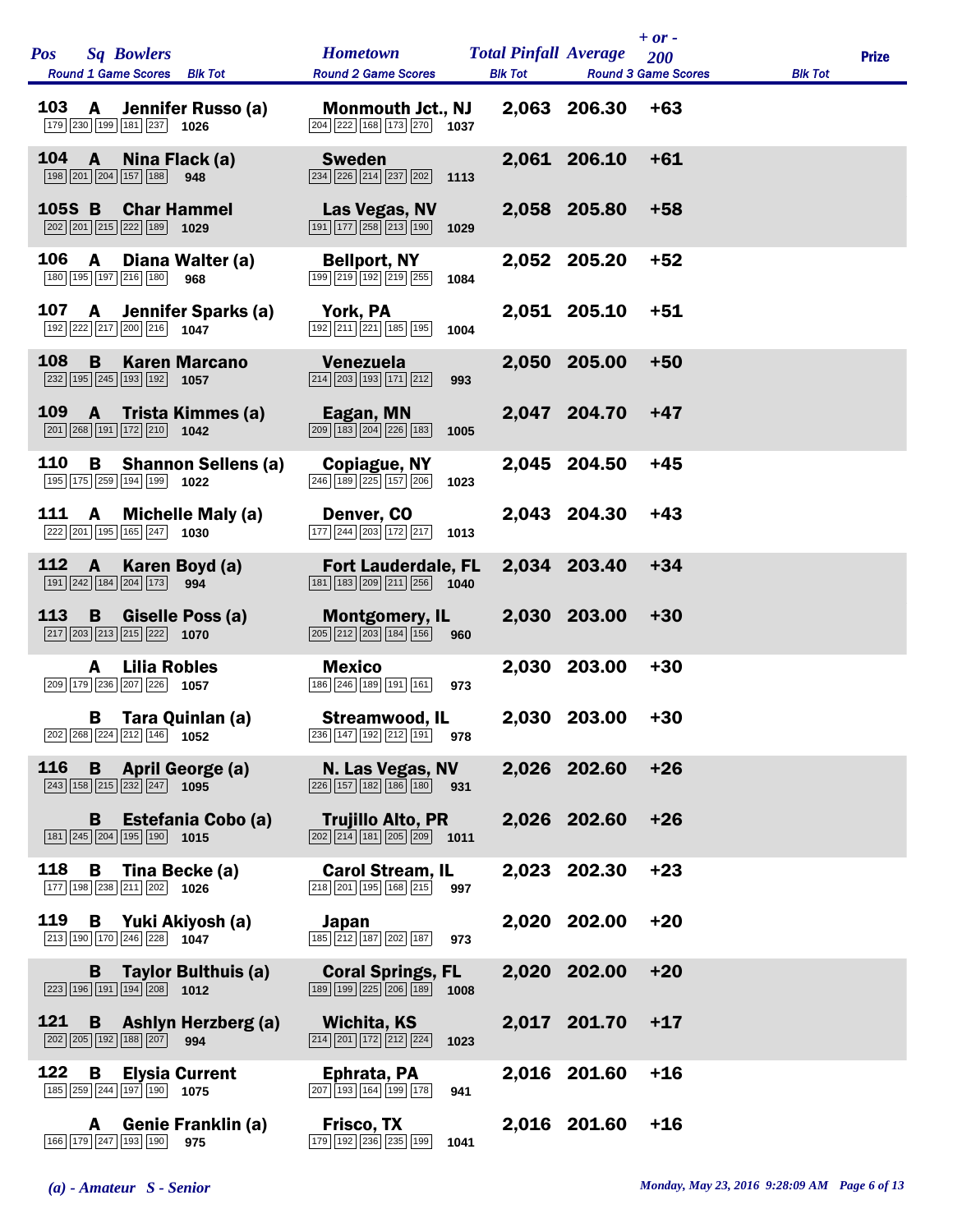| <b>Pos</b> |   | <b>Sq Bowlers</b>                                                                                  |                                                                                                                | <b>Hometown</b>                                                                                                        |      | <b>Total Pinfall Average</b> |                  | $+$ or $-$<br>200                  |                | <b>Prize</b> |
|------------|---|----------------------------------------------------------------------------------------------------|----------------------------------------------------------------------------------------------------------------|------------------------------------------------------------------------------------------------------------------------|------|------------------------------|------------------|------------------------------------|----------------|--------------|
|            |   | Round 1 Game Scores Blk Tot                                                                        |                                                                                                                | <b>Round 2 Game Scores</b>                                                                                             |      |                              |                  | <b>Blk Tot Round 3 Game Scores</b> | <b>Blk Tot</b> |              |
| 124        |   | 227 204 193 191 214 1029                                                                           | <b>A</b> Emily Peterson (a)                                                                                    | West Fargo, ND<br>$\boxed{170}$ $\boxed{212}$ $\boxed{186}$ $\boxed{211}$ $\boxed{204}$                                | 983  |                              | 2,012 201.20 +12 |                                    |                |              |
| 125        | B | 172 203 230 217 221 1043                                                                           | Danielle Schilling (a)                                                                                         | Winnetka, CA<br>$\boxed{245}$ $\boxed{176}$ $\boxed{174}$ $\boxed{169}$ $\boxed{204}$                                  | 968  |                              | 2,011 201.10     | $+11$                              |                |              |
|            | В | <b>Jamie Martin</b><br>184 148 226 228 244 1030                                                    |                                                                                                                | Omaha, NE<br>200 199 179 210 193                                                                                       | 981  |                              | 2,011 201.10     | $+11$                              |                |              |
| 127        | B | 211 160 214 209 188 982                                                                            | <b>Rebecca Whiting (a)</b>                                                                                     | <b>Australia</b><br>259 200 176 204 189                                                                                | 1028 |                              | 2,010 201.00     | $+10$                              |                |              |
| $128$ A    |   | $\boxed{201}$ $\boxed{203}$ $\boxed{215}$ $\boxed{204}$ $\boxed{195}$ <b>1018</b>                  | Nora Lyana Norkamal                                                                                            | <b>Malaysia</b><br>$\boxed{177}$ $\boxed{215}$ $\boxed{181}$ $\boxed{189}$ $\boxed{229}$                               | 991  |                              | 2,009 200.90     | $+9$                               |                |              |
|            |   | 222 184 243 169 178 996                                                                            | <b>B</b> Megan Buja (a)                                                                                        | <b>Rockford, IL</b><br>$\boxed{217}$ 183 192 209 212                                                                   | 1013 |                              | 2,009 200.90     | $+9$                               |                |              |
| 130        | В | 260 190 210 179 191 1030                                                                           | Jessica Lesagonicz                                                                                             | Atlanta, GA<br>211 184 193 174 216                                                                                     | 978  |                              | 2,008 200.80     | $+8$                               |                |              |
| 131 A      |   | 169 211 215 177 201 973                                                                            | <b>Bryanna Cote</b>                                                                                            | Red Rock, AZ<br>219 192 221 186 212                                                                                    | 1030 |                              | 2,003 200.30     | $+3$                               |                |              |
|            |   | 177 186 162 211 216 952                                                                            | 132 A Brittany Kolatzny (a)                                                                                    | San Diego, CA<br>$\boxed{277}$ 180 $\boxed{200}$ 177 $\boxed{216}$ 1050                                                |      |                              | 2,002 200.20     | $+2$                               |                |              |
| 133        |   | 182 181 204 212 214 993                                                                            | <b>A</b> Mary Wells (a)                                                                                        | <b>Columbus, OH</b><br>$\boxed{268}$ $\boxed{174}$ $\boxed{215}$ $\boxed{171}$ $\boxed{180}$                           | 1008 |                              | 2,001 200.10     | $+1$                               |                |              |
| 134        | B | 235 160 222 200 158 975                                                                            | Jasmine Coleman (a)                                                                                            | Manteca, CA<br>$\boxed{226}$ 180 183 211 225                                                                           | 1025 |                              | 2,000 200.00     | Even                               |                |              |
| 135        |   | <b>B</b> Amy Gamage<br>167 189 214 192 235 997                                                     |                                                                                                                | Las Vegas, NV<br>$\boxed{179}$ $\boxed{208}$ $\boxed{181}$ $\boxed{216}$ $\boxed{217}$ 1001                            |      |                              | 1,998 199.80     | $-2$                               |                |              |
|            |   |                                                                                                    | <b>B</b> Morgan Wilhelm(a)<br>$\boxed{203}$ $\boxed{205}$ $\boxed{182}$ $\boxed{158}$ $\boxed{209}$ <b>957</b> | Fond du Lac, WI<br>196 245 234 177 189 1041                                                                            |      |                              | 1,998 199.80     | $-2$                               |                |              |
|            |   | $\boxed{177}$ $\boxed{192}$ $\boxed{179}$ $\boxed{244}$ $\boxed{212}$ <b>1004</b>                  |                                                                                                                | 137 B Jessica Mellott (a) Lauderhill, FL<br>$\boxed{187}$ $\boxed{187}$ $\boxed{212}$ $\boxed{191}$ $\boxed{215}$ 992  |      |                              | 1,996 199.60     | $-4$                               |                |              |
| 138        |   | 170 169 160 214 166 879                                                                            | A Maria Jose Rodriguez Austin, TX                                                                              | $\boxed{209}$ $\boxed{263}$ $\boxed{258}$ $\boxed{186}$ $\boxed{200}$ 1116                                             |      |                              | 1,995 199.50     | $-5$                               |                |              |
|            |   | 182 169 220 236 200 1007                                                                           |                                                                                                                | 139 A Blair Blumenscheid (a) Columbus, OH<br>$\boxed{190}$ $\boxed{192}$ $\boxed{209}$ $\boxed{202}$ $\boxed{194}$ 987 |      |                              | 1,994 199.40     | $-6$                               |                |              |
|            |   | 188 253 201 181 258 1081                                                                           | 140 B Tania Yusaf (a)                                                                                          | <b>Babson Park, FL</b><br>166 177 244 159 166 912                                                                      |      |                              | 1,993 199.30     | $-7$                               |                |              |
|            |   | <b>A</b> Esther Cheah<br>$\boxed{201}$ $\boxed{154}$ $\boxed{205}$ $\boxed{184}$ $\boxed{206}$ 950 |                                                                                                                | Malaysia<br>$\boxed{245}$ $\boxed{171}$ $\boxed{221}$ $\boxed{181}$ $\boxed{225}$ <b>1043</b>                          |      |                              | 1,993 199.30     | $-7$                               |                |              |
| 142        |   | $\boxed{141}$ $\boxed{208}$ $\boxed{200}$ $\boxed{181}$ $\boxed{185}$ 915                          | A Amber Vega (a)                                                                                               | <b>Orangevale, CA</b><br>$\overline{246}$ 190 190 215 236 1077                                                         |      |                              | 1,992 199.20     | $-8$                               |                |              |
|            |   | $\boxed{163}$ $\boxed{196}$ $\boxed{222}$ $\boxed{233}$ $\boxed{227}$ <b>1041</b>                  | 143 B Nicole Bower (a)                                                                                         | Camp Hill, PA<br>$\boxed{137}$ $\boxed{188}$ $\boxed{199}$ $\boxed{242}$ $\boxed{184}$ 950                             |      |                              | 1,991 199.10     | $-9$                               |                |              |
|            |   | $\boxed{171}$ $\boxed{168}$ $\boxed{183}$ $\boxed{207}$ $\boxed{203}$ 932                          | 144 A Isabelle Hultin (a)                                                                                      | <b>Sweden</b><br>$\boxed{236}$ $\boxed{172}$ $\boxed{255}$ $\boxed{213}$ $\boxed{182}$ <b>1058</b>                     |      |                              | 1,990 199.00     | $-10$                              |                |              |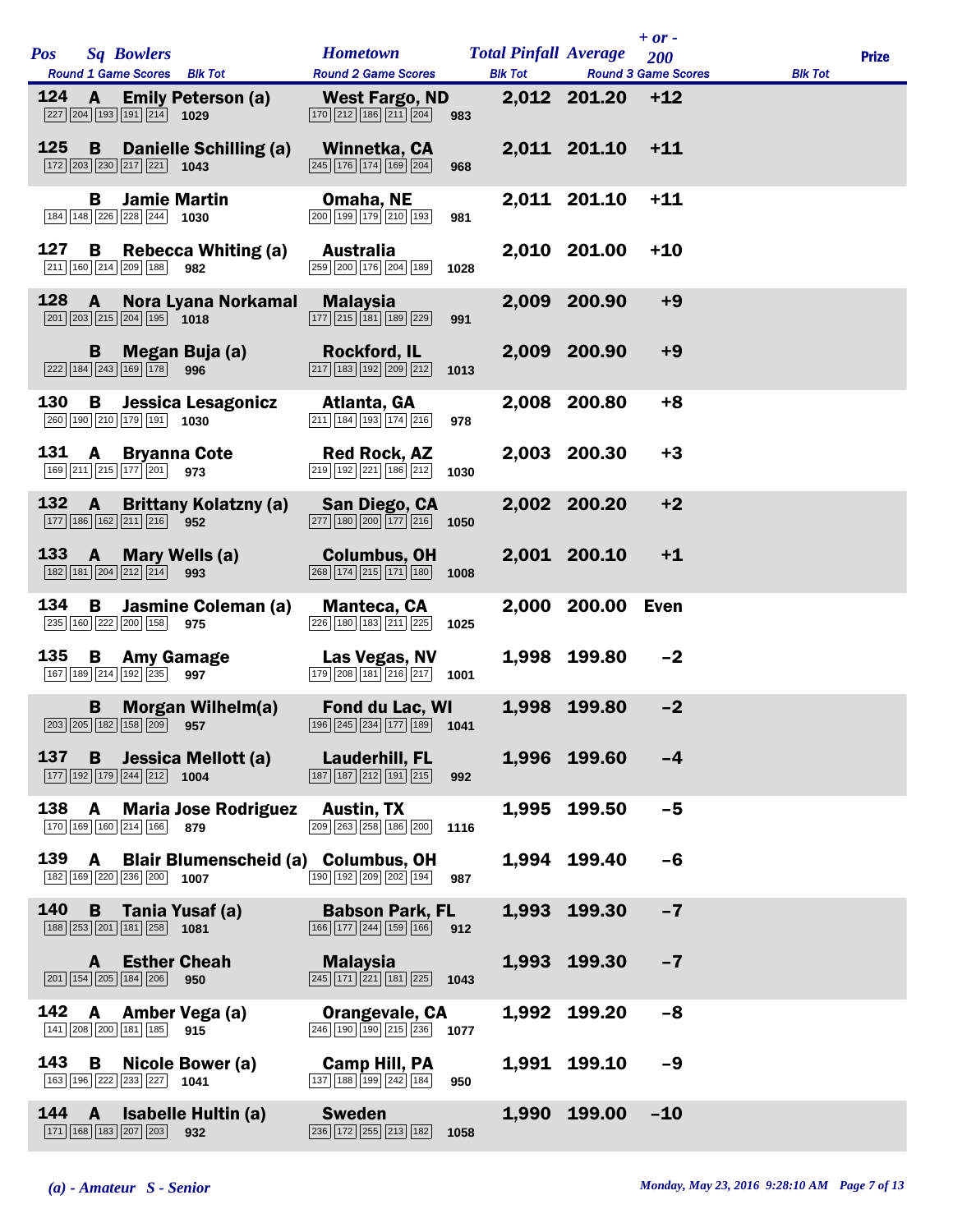| <b>Pos</b> |              | <b>Sq Bowlers</b>                                                                 |                                                                | <b>Hometown</b>                                                                                          |      | <b>Total Pinfall Average</b> |                        | $+$ or -<br>200            |                | <b>Prize</b> |
|------------|--------------|-----------------------------------------------------------------------------------|----------------------------------------------------------------|----------------------------------------------------------------------------------------------------------|------|------------------------------|------------------------|----------------------------|----------------|--------------|
|            |              | Round 1 Game Scores Blk Tot                                                       |                                                                | <b>Round 2 Game Scores</b>                                                                               |      | <b>Blk Tot</b>               |                        | <b>Round 3 Game Scores</b> | <b>Blk Tot</b> |              |
| 145        | в            | 193 183 190 209 203                                                               | Tina Williams (a)<br>978                                       | Phoenix, AZ<br>$\boxed{222}$ 186 183 177 243                                                             | 1011 |                              | 1,989 198.90           | $-11$                      |                |              |
| 146        | $\mathbf{A}$ | 184 258 212 176 215 1045                                                          | <b>Brittany Himmelreich</b>                                    | Cressona, PA<br>167 160 192 199 225                                                                      | 943  |                              | 1,988 198.80           | $-12$                      |                |              |
|            | A            | 175 203 224 178 224 1004                                                          | <b>Gabriella Mayfield</b>                                      | Lake Isabella, CA<br>164 217 225 187 191                                                                 | 984  |                              | 1,988 198.80           | $-12$                      |                |              |
| 148        | B.           | $\boxed{169}$ $\boxed{233}$ $\boxed{202}$ $\boxed{203}$ $\boxed{259}$ <b>1066</b> | <b>Wendy Macpherson</b>                                        | <b>Henderson, NV</b><br>$\boxed{199}$ $\boxed{211}$ $\boxed{133}$ $\boxed{184}$ $\boxed{194}$            | 921  |                              | 1,987 198.70           | $-13$                      |                |              |
| 149        | B            | 258 203 212 197 168 1038                                                          | Erin Michelfelder (a)                                          | <b>Belleville, IL</b><br>$\boxed{182}$ $\boxed{173}$ $\boxed{233}$ $\boxed{211}$ $\boxed{149}$           | 948  |                              | 1,986 198.60           | $-14$                      |                |              |
|            | В            | $\boxed{158}\boxed{249}\boxed{164}\boxed{213}\boxed{236}$ 1020                    | <b>Brooke Bower</b>                                            | Camp Hill, PA<br>$\boxed{172}$ $\boxed{177}$ $\boxed{184}$ $\boxed{196}$ $\boxed{237}$                   | 966  |                              | 1,986 198.60           | $-14$                      |                |              |
|            | B.           | 175 183 190 205 212                                                               | Trisha Reid (a)<br>965                                         | <b>Columbus, OH</b><br>169 185 205 236 226                                                               | 1021 |                              | 1,986 198.60           | $-14$                      |                |              |
| 152        | A            | 207 144 234 187 179                                                               | <b>Madeleine McDuff (a)</b><br>951                             | Katy, TX<br>$\boxed{200}$ $\boxed{214}$ $\boxed{201}$ $\boxed{230}$ $\boxed{188}$                        | 1033 |                              | 1,984 198.40           | $-16$                      |                |              |
|            |              | 236 171 198 184 178                                                               | 153 A Cassandra Molbeck<br>967                                 | <b>Sussex, WI</b><br>$\boxed{206}$ $\boxed{234}$ $\boxed{212}$ $\boxed{171}$ $\boxed{192}$               | 1015 |                              | 1,982 198.20           | $-18$                      |                |              |
|            |              | 160 222 196 178 209                                                               | <b>A</b> Samantha Kelly<br>965                                 | Waukesha, WI<br>$\boxed{197}$ $\boxed{166}$ $\boxed{246}$ $\boxed{213}$ $\boxed{195}$                    | 1017 |                              | 1,982 198.20           | $-18$                      |                |              |
| 155        |              | 152 242 180 214 221 1009                                                          |                                                                | <b>B</b> Crystal Shaw-Wesby (a) Landover, MD<br>$\boxed{216}$ 194 202 172 187                            | 971  |                              | 1,980 198.00           | $-20$                      |                |              |
| 156        | $\mathbf{A}$ | <b>Kayla Bandy</b><br>157 204 203 187 194 945                                     |                                                                | <b>Salisbury, MD</b><br>$\boxed{227}$ $\boxed{203}$ $\boxed{213}$ $\boxed{190}$ $\boxed{201}$            | 1034 |                              | 1,979 197.90           | $-21$                      |                |              |
|            |              |                                                                                   | <b>B</b> Stacy Starry (a)<br>$\boxed{161}$ 203 200 177 171 912 | <b>McKinney, TX</b><br>$\boxed{196}$ $\boxed{237}$ $\boxed{204}$ $\boxed{242}$ $\boxed{188}$ <b>1067</b> |      |                              | 1,979 197.90           | $-21$                      |                |              |
| 158        |              | 190 255 157 166 198 966                                                           | <b>B</b> Stephanie Casey                                       | Yonkers, NY<br>$\boxed{212}$ $\boxed{224}$ $\boxed{200}$ $\boxed{210}$ $\boxed{166}$ <b>1012</b>         |      |                              | 1,978 197.80 -22       |                            |                |              |
|            |              | $\boxed{160}$ $\boxed{204}$ $\boxed{205}$ $\boxed{227}$ $\boxed{204}$ <b>1000</b> | 159 A Justyne Falbo (a)                                        | <b>Greensburg, PA</b><br>$\boxed{202}$ $\boxed{227}$ $\boxed{192}$ $\boxed{172}$ $\boxed{184}$ 977       |      |                              | 1,977 197.70 -23       |                            |                |              |
|            |              | 232 196 211 209 156 1004                                                          | 160 B Emily Eckhoff (a)                                        | Denver, CO<br>$\boxed{178}$ $\boxed{186}$ $\boxed{203}$ $\boxed{201}$ $\boxed{204}$                      | 972  |                              | 1,976 197.60           | $-24$                      |                |              |
| 161        | B.           | 163 198 213 227 177 978                                                           | <b>Chelsea LeMond (a)</b>                                      | Jasper, IN<br>$\boxed{178}$ $\boxed{213}$ $\boxed{219}$ $\boxed{193}$ $\boxed{191}$                      | 994  |                              | 1,972 197.20 -28       |                            |                |              |
| 162        |              | 188 184 177 188 226 963                                                           | <b>B</b> Casey Goettel (a)                                     | <b>Saint Charles, MO</b><br>$\boxed{193}$ $\boxed{186}$ $\boxed{209}$ $\boxed{215}$ $\boxed{205}$ 1008   |      |                              | 1,971 197.10           | $-29$                      |                |              |
| 163        |              | 205 215 234 202 192 1048                                                          | <b>B</b> Valentina Collazos-QuintAustin, TX                    | 176 173 199 184 188                                                                                      | 920  |                              | 1,968 196.80 -32       |                            |                |              |
|            |              | 193 200 242 188 196 1019                                                          | 164 A Shawna Strause (a)                                       | Tucson, AZ<br>$\boxed{256}$ $\boxed{169}$ $\boxed{150}$ $\boxed{181}$ $\boxed{190}$                      | 946  |                              | 1,965 196.50           | $-35$                      |                |              |
|            |              | 169 202 180 239 222 1012                                                          | <b>B</b> Sarah Muench (a)                                      | Altoona, IA<br>$\boxed{181}$ $\boxed{170}$ $\boxed{206}$ $\boxed{197}$ $\boxed{199}$                     | 953  |                              | $1,965$ $196.50$ $-35$ |                            |                |              |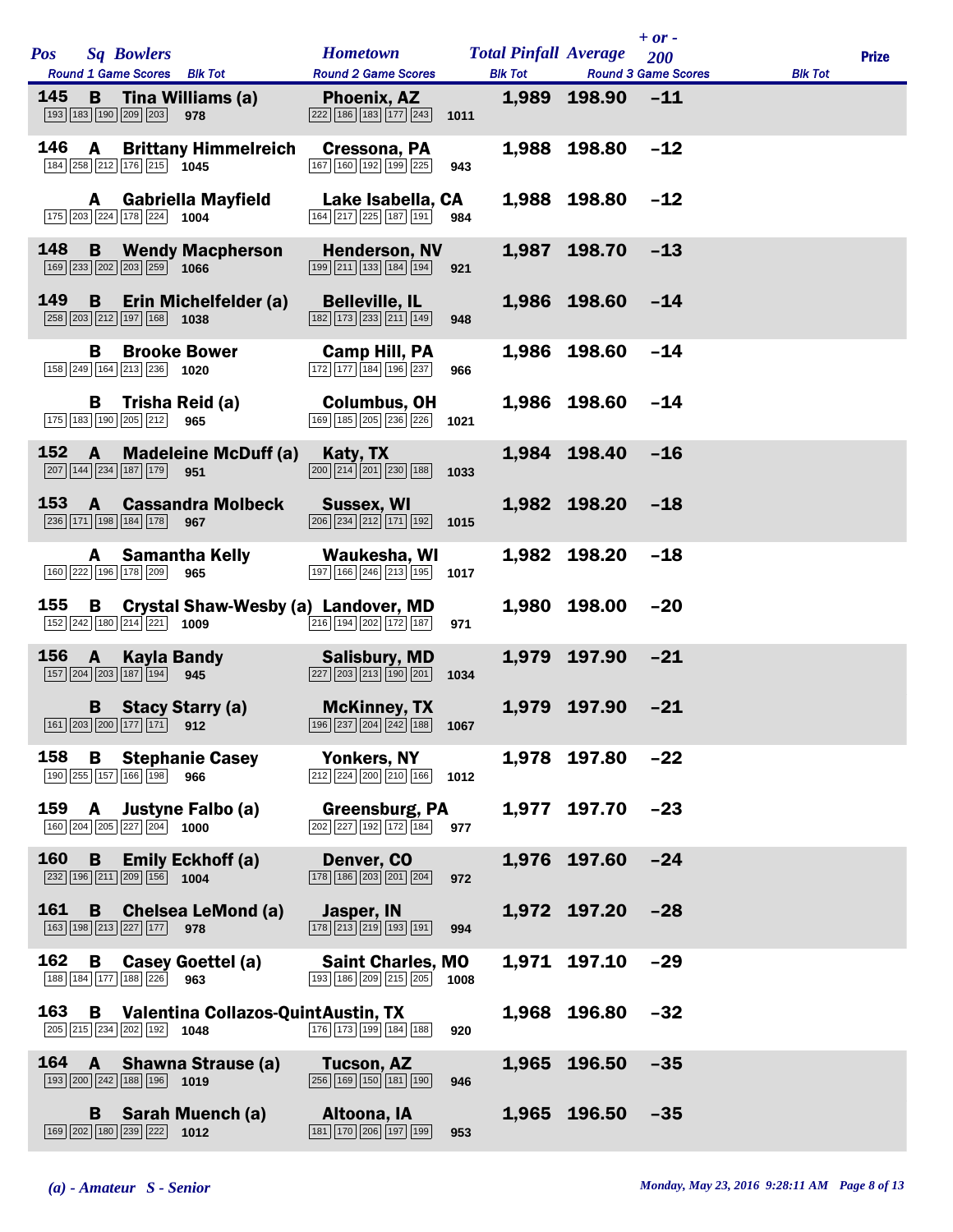| <b>Pos</b> |              | <b>Sq Bowlers</b>                                                                      |                                             | <b>Hometown</b>                                                                                      |      | <b>Total Pinfall Average</b> |                      | $+$ or $-$<br>200          |                | <b>Prize</b> |
|------------|--------------|----------------------------------------------------------------------------------------|---------------------------------------------|------------------------------------------------------------------------------------------------------|------|------------------------------|----------------------|----------------------------|----------------|--------------|
|            |              | Round 1 Game Scores Blk Tot                                                            |                                             | <b>Round 2 Game Scores</b>                                                                           |      | <b>Blk Tot</b>               |                      | <b>Round 3 Game Scores</b> | <b>Blk Tot</b> |              |
| 166        | В.           | <b>Elise Bolton</b><br>201 192 176 206 258                                             | 1033                                        | <b>Merritt Island, FL</b><br>155 190 202 193 191                                                     | 931  |                              | $1,964$ 196.40 $-36$ |                            |                |              |
| 167        |              | 236 183 224 187 195 1025                                                               | <b>B</b> Rebecca Czlapinski (a) Marengo, IL | 144 182 190 235 185                                                                                  | 936  |                              | 1,961 196.10         | $-39$                      |                |              |
| 168        | B            | 201 169 190 180 223                                                                    | <b>Alexa Wasmund (a)</b><br>963             | <b>Red Wing, MN</b><br>$\boxed{168}$ $\boxed{180}$ $\boxed{169}$ $\boxed{246}$ $\boxed{234}$         | 997  |                              | 1,960 196.00         | $-40$                      |                |              |
| 169        | $\mathbf{A}$ | 193 166 181 178 174 892                                                                | <b>Christina Kinney (a)</b>                 | Las Vegas, NV<br>$\boxed{172}$ $\boxed{223}$ $\boxed{204}$ $\boxed{209}$ $\boxed{258}$               | 1066 |                              | 1,958 195.80         | $-42$                      |                |              |
| 170        | В            | 214 206 201 183 204                                                                    | Jordan Newham (a)<br>1008                   | Aurora, IL<br>190 223 174 191 171                                                                    | 949  |                              | 1,957 195.70         | $-43$                      |                |              |
| 171        |              | 167 161 178 181 153                                                                    | A Ayano Smart (a)<br>840                    | <b>San Antonio, TX</b><br>$\boxed{221}$ $\boxed{257}$ $\boxed{213}$ $\boxed{209}$ $\boxed{216}$ 1116 |      |                              | 1,956 195.60         | -44                        |                |              |
| 172        |              | 256 227 188 168 226 1065                                                               | <b>A</b> Ashley Crowder (a)                 | Tamarac, FL<br>$\boxed{179}$ $\boxed{152}$ $\boxed{161}$ $\boxed{192}$ $\boxed{204}$                 | 888  |                              | 1,953 195.30         | $-47$                      |                |              |
|            | S B          | 215 181 189 201 186 972                                                                | <b>Debbie Ayers</b>                         | La Mesa, CA<br>197 204 188 169 223                                                                   | 981  |                              | 1,953 195.30         | $-47$                      |                |              |
|            | A            | 141 194 193 225 203                                                                    | Jennifer DeWitt (a)<br>956                  | <b>Bremerton, WA</b><br>$\boxed{210}$ $\boxed{227}$ 191 157 212                                      | 997  |                              | 1,953 195.30         | $-47$                      |                |              |
| 175        | $\mathsf{A}$ | 183 223 211 155 159 931                                                                | <b>Charly Boelter (a)</b>                   | Oshkosh, WI<br>$\boxed{210}$ $\boxed{181}$ $\boxed{247}$ $\boxed{179}$ $\boxed{204}$                 | 1021 |                              | 1,952 195.20         | $-48$                      |                |              |
| 176        | $\mathbf{A}$ | 198 199 181 208 215 1001                                                               | <b>Melanie Crawford (a)</b>                 | Allen, TX<br>$\boxed{207}$ $\boxed{179}$ $\boxed{175}$ $\boxed{221}$ $\boxed{167}$                   | 949  |                              | 1,950 195.00         | $-50$                      |                |              |
| 177        | $\mathbf{A}$ | 256 188 181 188 171                                                                    | <b>Samantha Schaden</b><br>984              | <b>Baltimore, MD</b><br>$\boxed{204}$ $\boxed{171}$ $\boxed{175}$ $\boxed{216}$ $\boxed{198}$        | 964  |                              | 1,948 194.80         | $-52$                      |                |              |
| 178        | A            | 232 174 127 185 186 904                                                                | <b>Kerrie Watson</b>                        | <b>Canada</b><br>246 224 193 176 204 1043                                                            |      |                              | 1,947 194.70         | $-53$                      |                |              |
| 179        | B            | 209 225 223 227 193 1077                                                               | Kristie Leong (a)                           | Daly City, CA<br>$\boxed{155}$ $\boxed{184}$ $\boxed{161}$ $\boxed{155}$ $\boxed{214}$               | 869  |                              | 1,946 194.60         | $-54$                      |                |              |
| 180        | $\mathbf{A}$ | 184 186 194 216 201 981                                                                | Nachimi Itakura                             | Japan<br>186 179 166 228 201                                                                         | 960  |                              | 1,941 194.10         | $-59$                      |                |              |
| 181        | B.           | 185 188 170 192 201 936                                                                | <b>Catherine Rawsthorne Lewiston, ID</b>    | $\overline{237}$ 160 210 208 189                                                                     | 1004 |                              | 1,940 194.00         | $-60$                      |                |              |
| 182S B     |              | Lisa Farwell<br>179 157 195 187 173 891                                                |                                             | Elizabethtown, PA<br>244 170 213 193 227 1047                                                        |      |                              | 1,938 193.80         | $-62$                      |                |              |
|            |              | $\boxed{211}$ 179 234 207 171 1002                                                     | 183 B Angela Boswell (a)                    | <b>New Zealand</b><br>182 183 204 207 159                                                            | 935  |                              | 1,937 193.70         | $-63$                      |                |              |
|            |              | A Ayami Kondo<br>$\boxed{191}$ $\boxed{172}$ $\boxed{210}$ $\boxed{201}$ $\boxed{189}$ | 963                                         | Japan<br>$\boxed{214}$ $\boxed{203}$ $\boxed{182}$ $\boxed{199}$ $\boxed{176}$                       | 974  |                              | 1,937 193.70         | $-63$                      |                |              |
|            | 185 A        | $\boxed{246}$ $\boxed{257}$ $\boxed{215}$ $\boxed{204}$ $\boxed{179}$ 1101             | Kiyoko McDonald (a)                         | <b>McKinney, TX</b><br>$\boxed{156}$ $\boxed{166}$ $\boxed{164}$ $\boxed{165}$ $\boxed{184}$         | 835  |                              | 1,936 193.60         | $-64$                      |                |              |
|            | B.           | 181 219 203 187 189                                                                    | Nikki Stiteler (a)<br>979                   | Medina, OH<br>192 180 199 222 164                                                                    | 957  |                              | 1,936 193.60         | $-64$                      |                |              |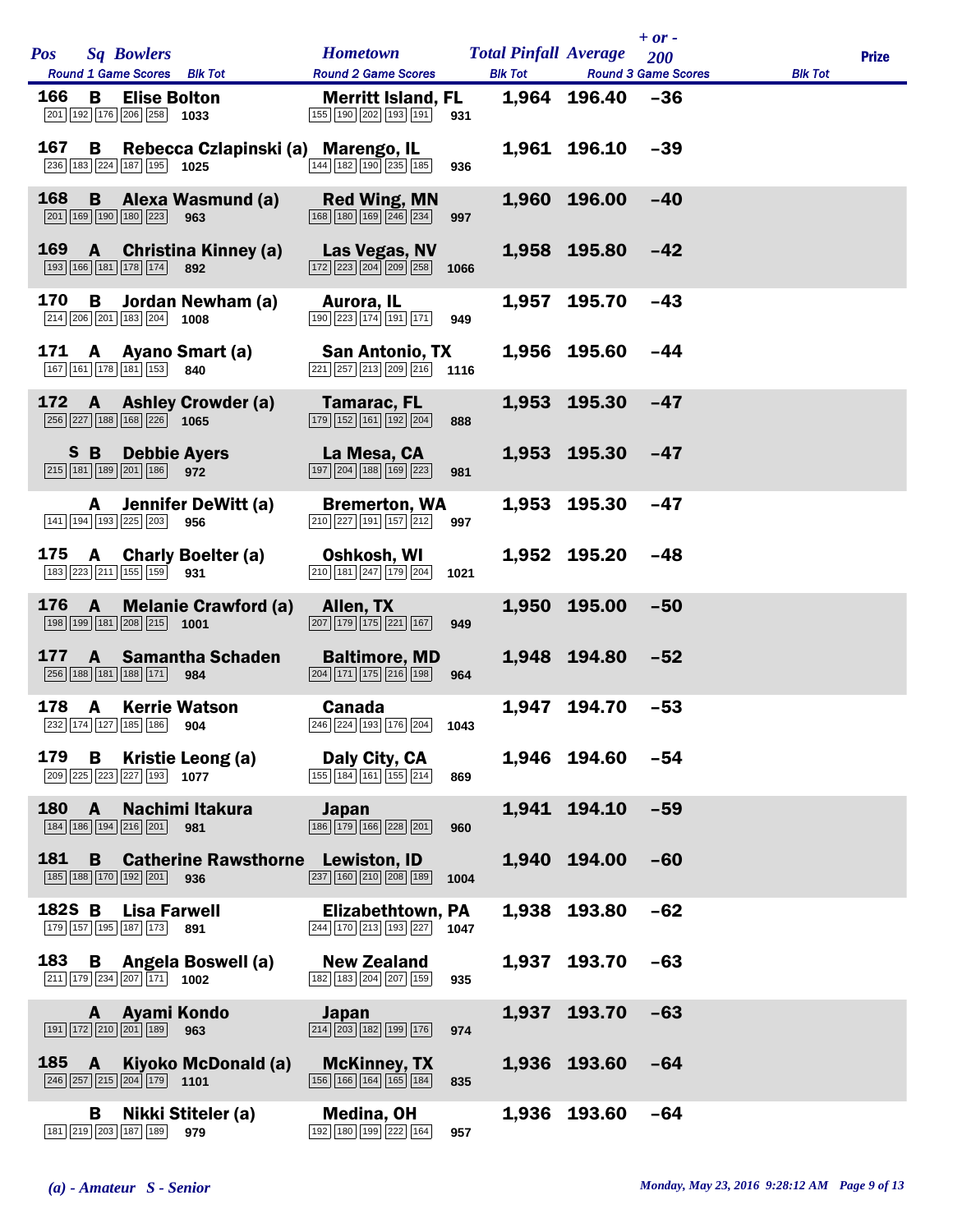| <b>Pos</b>    |              | <b>Sq Bowlers</b>                                                                                           | <b>Hometown</b>                                                                                             |     | <b>Total Pinfall Average</b> |                        | $+$ or $-$<br>200          |                | <b>Prize</b> |
|---------------|--------------|-------------------------------------------------------------------------------------------------------------|-------------------------------------------------------------------------------------------------------------|-----|------------------------------|------------------------|----------------------------|----------------|--------------|
|               |              | Round 1 Game Scores Blk Tot                                                                                 | <b>Round 2 Game Scores</b>                                                                                  |     | <b>Blk Tot</b>               |                        | <b>Round 3 Game Scores</b> | <b>Blk Tot</b> |              |
|               | B.           | <b>Stephanie Adams (a)</b><br>183 185 214 180 191<br>953                                                    | <b>Canada</b><br>200 199 197 242 145                                                                        | 983 |                              | 1,936 193.60           | $-64$                      |                |              |
| 188           | $\mathbf{A}$ | Sarah Germano (a)<br>193 215 169 183 177 937                                                                | <b>Rochester, NY</b><br>$\boxed{223}$ $\boxed{223}$ $\boxed{213}$ $\boxed{173}$ $\boxed{164}$               | 996 |                              | 1,933 193.30           | $-67$                      |                |              |
| 189           |              | A Leslie Bohn (a)<br>176 199 226 202 181<br>984                                                             | <b>Jackson, NJ</b><br>167 199 197 185 198                                                                   | 946 |                              | 1,930 193.00           | $-70$                      |                |              |
|               | В.           | <b>Celina Broderick</b><br>172 181 202 137 213 905                                                          | <b>Wallingford, CT</b><br>$\boxed{192}$ $\boxed{204}$ $\boxed{233}$ $\boxed{193}$ $\boxed{203}$ <b>1025</b> |     |                              | 1,930 193.00           | $-70$                      |                |              |
| 191           | B            | <b>Bianca Tofilau (a)</b><br>174 184 200 203 194<br>955                                                     | <b>New Zealand</b><br>$\boxed{241}$ $\boxed{204}$ $\boxed{169}$ $\boxed{160}$ $\boxed{198}$                 | 972 |                              | 1,927 192.70           | $-73$                      |                |              |
|               | A —          | Joely O'Grady (a)<br>183 201 172 191 203 950                                                                | Matawan, NJ<br>$\boxed{219}$ $\boxed{217}$ $\boxed{174}$ $\boxed{193}$ $\boxed{174}$                        | 977 |                              | 1,927 192.70           | $-73$                      |                |              |
| 193           | B.           | <b>Natalie Goodman</b><br>$\boxed{189}$ $\boxed{154}$ $\boxed{211}$ $\boxed{248}$ $\boxed{209}$ <b>1011</b> | <b>O'Fallon, IL</b><br>$\boxed{199}$ $\boxed{180}$ $\boxed{198}$ $\boxed{164}$ $\boxed{173}$                | 914 |                              | 1,925 192.50           | $-75$                      |                |              |
| 194           | A            | Anneli Blomqvist (a)<br>203 219 202 169 175<br>968                                                          | <b>Sweden</b><br>$\boxed{202}$ 175 167 197 214                                                              | 955 |                              | 1,923 192.30           | $-77$                      |                |              |
| 195           |              | <b>B</b> Michelle Abner (a)<br>200 173 151 202 224 950                                                      | Cincinnati, OH<br>$\boxed{139}$ $\boxed{177}$ $\boxed{204}$ $\boxed{213}$ $\boxed{237}$                     | 970 |                              | 1,920 192.00           | $-80$                      |                |              |
| 196           | B            | <b>Heather D'Errico</b><br>182 208 181 189 221 981                                                          | <b>Rochester, NY</b><br>156 193 204 173 212                                                                 | 938 |                              | 1,919 191.90           | $-81$                      |                |              |
| 197           | $\mathbf{A}$ | <b>Michelle Sterner</b><br>157 236 202 190 213 998                                                          | Niagara Falls, NY<br>$\boxed{200}$ $\boxed{236}$ $\boxed{164}$ $\boxed{155}$ $\boxed{165}$                  | 920 |                              | 1,918 191.80           | $-82$                      |                |              |
| 198           | A            | <b>Heather Melvin</b><br>212 165 167 178 231 953                                                            | <b>Sioux Falls, SD</b><br>208 173 199 181 201                                                               | 962 |                              | 1,915 191.50           | $-85$                      |                |              |
| 199           |              | <b>B</b> Chevi Panzanella (a)<br>210 180 192 170 199 951                                                    | Patterson, NY<br>164 171 189 211 222                                                                        | 957 |                              | 1,908 190.80           | $-92$                      |                |              |
| $200 \quad A$ |              | <b>Mariann Klosin (a)</b><br>199 188 212 222 191 1012                                                       | Windham, NH<br>$\boxed{189}$ $\boxed{153}$ $\boxed{202}$ $\boxed{161}$ $\boxed{186}$                        | 891 |                              | $1,903$ 190.30 -97     |                            |                |              |
|               |              | <b>B</b> Samantha Beers (a)<br>170 196 227 176 180<br>949                                                   | Las Vegas, NV<br>$\boxed{218}$ $\boxed{197}$ $\boxed{178}$ $\boxed{196}$ $\boxed{165}$                      | 954 |                              | $1,903$ $190.30$ $-97$ |                            |                |              |
| 202           | <b>A</b>     | Jessica Aiezza (a)<br>193 182 211 213 196<br>995                                                            | <b>Mechanicville, NY</b><br>160 161 148 223 213                                                             | 905 |                              | $1,900$ 190.00 $-100$  |                            |                |              |
| 203           | B.           | <b>Sarah Lokker</b><br>204 162 169 208 158 901                                                              | <b>New Baltimore, MI</b><br>189 226 232 197 152                                                             | 996 |                              | 1,897 189.70 -103      |                            |                |              |
|               |              | 204 A Lori Eskew (a)<br>205 191 178 193 223 990                                                             | Hillsboro, OR<br>$\boxed{183}$ $\boxed{149}$ $\boxed{216}$ $\boxed{158}$ $\boxed{200}$                      | 906 |                              | 1,896 189.60 -104      |                            |                |              |
| 205           | <b>B</b>     | <b>Carol Gianotti</b><br>207 165 152 202 223 949                                                            | Australia<br>183 189 182 187 203                                                                            | 944 |                              | 1,893 189.30 -107      |                            |                |              |
| 206           | <b>A</b>     | <b>Tracie Ball</b><br>192 213 175 222 220 1022                                                              | Las Vegas, NV<br>159 179 151 222 158                                                                        | 869 |                              | 1,891 189.10 -109      |                            |                |              |
| 207           |              | A Sandi Charles (a)<br>192 175 179 219 189 954                                                              | <b>Nolanville, TX</b><br>$\boxed{216}$ $\boxed{180}$ $\boxed{203}$ $\boxed{171}$ $\boxed{161}$              | 931 |                              | 1,885 188.50 -115      |                            |                |              |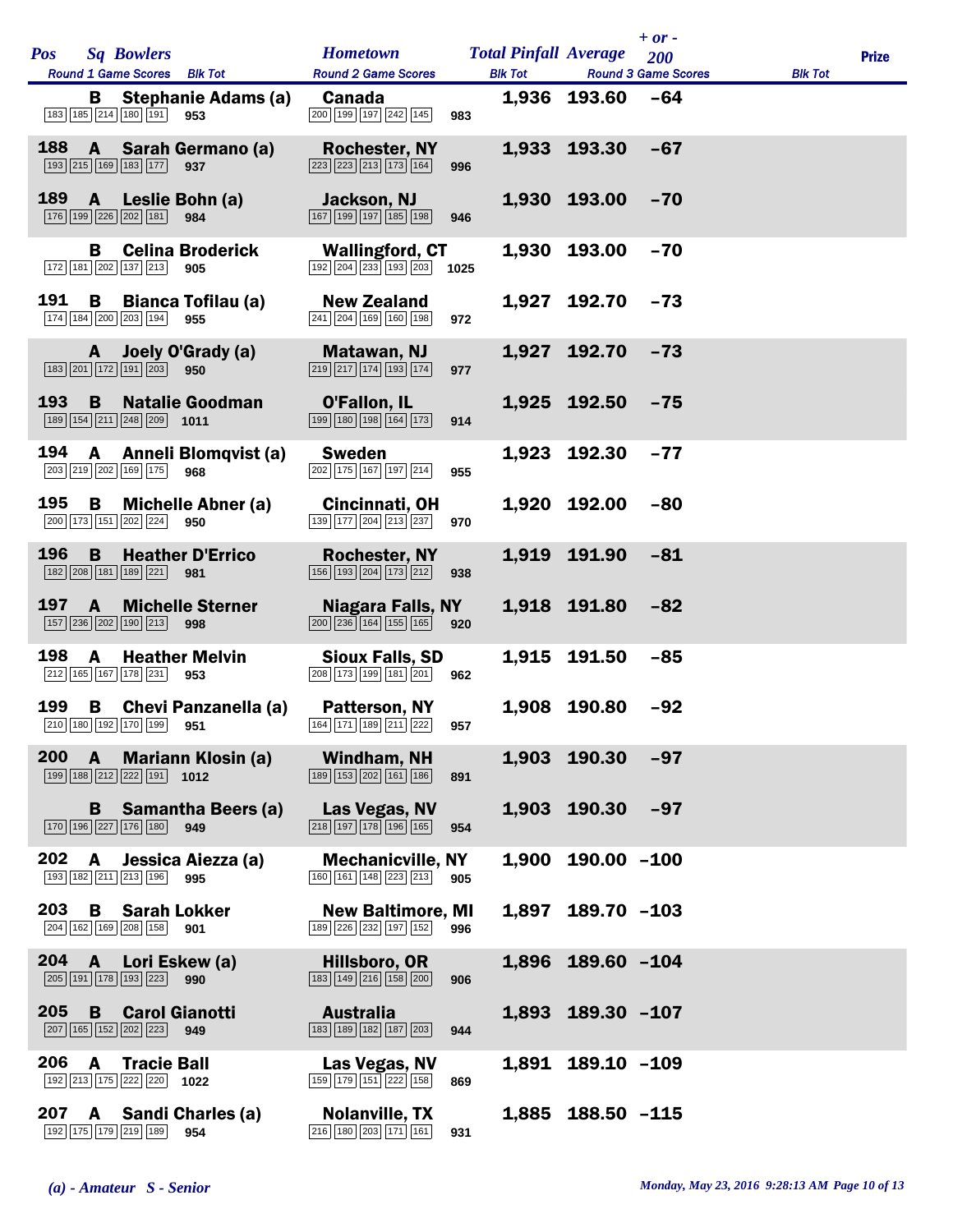|            |              |                                                                                                |                                    |                                                                                                                            |     |                                                |                   | $+$ or $-$                        |                |              |
|------------|--------------|------------------------------------------------------------------------------------------------|------------------------------------|----------------------------------------------------------------------------------------------------------------------------|-----|------------------------------------------------|-------------------|-----------------------------------|----------------|--------------|
| <b>Pos</b> |              | <b>Sq Bowlers</b><br>Round 1 Game Scores Blk Tot                                               |                                    | <b>Hometown</b><br><b>Round 2 Game Scores</b>                                                                              |     | <b>Total Pinfall Average</b><br><b>Blk Tot</b> |                   | 200<br><b>Round 3 Game Scores</b> |                | <b>Prize</b> |
| 208        | A            | $\boxed{215}$ $\boxed{144}$ $\boxed{180}$ $\boxed{191}$ $\boxed{205}$                          | Kayla Ovesny (a)<br>935            | Norman, OK<br>$\boxed{224}$ $\boxed{215}$ $\boxed{144}$ $\boxed{176}$ $\boxed{184}$                                        | 943 |                                                | 1,878 187.80 -122 |                                   | <b>Blk Tot</b> |              |
|            |              | A Julie Oczepek                                                                                |                                    | Saginaw, MI                                                                                                                |     |                                                | 1,878 187.80 -122 |                                   |                |              |
|            |              | 173 174 202 164 195 908                                                                        |                                    | $\boxed{174}$ $\boxed{181}$ $\boxed{195}$ $\boxed{234}$ $\boxed{186}$                                                      | 970 |                                                |                   |                                   |                |              |
|            |              | 172 189 174 222 242                                                                            | 999                                | 210S B Sabrina Duncan-Rose (a)New Orleans, LA<br>$\boxed{145}$ $\boxed{146}$ $\boxed{211}$ $\boxed{193}$ $\boxed{180}$ 875 |     |                                                | 1,874 187.40 -126 |                                   |                |              |
|            | A            | 204 212 177 130 177 900                                                                        | <b>Mochizuki Rie</b>               | Japan<br>$\boxed{209}$ $\boxed{198}$ $\boxed{179}$ $\boxed{189}$ $\boxed{199}$                                             | 974 |                                                | 1,874 187.40 -126 |                                   |                |              |
| 212S B     |              | 178 166 216 172 209                                                                            | Karen Barcal (a)<br>941            | <b>Albuquerque, NM</b><br>$\boxed{176}$ $\boxed{215}$ $\boxed{174}$ $\boxed{188}$ $\boxed{174}$                            | 927 |                                                | 1,868 186.80 -132 |                                   |                |              |
| 213        | B            | <b>Kalynn Carl</b><br>$\boxed{225}$ $\boxed{193}$ $\boxed{190}$ $\boxed{186}$ $\boxed{169}$    | 963                                | <b>Albany, NY</b><br>$\boxed{191}$ $\boxed{178}$ $\boxed{191}$ $\boxed{185}$ $\boxed{156}$                                 | 901 |                                                | 1,864 186.40 -136 |                                   |                |              |
| 214        | A            | 193 175 174 194 157                                                                            | Isabella Correa (a)<br>893         | <b>Austin, TX</b><br>196 269 169 190 143                                                                                   | 967 |                                                | 1,860 186.00 -140 |                                   |                |              |
| 215S B     |              | <b>Robin Romeo</b><br>211 190 204 197 178                                                      | 980                                | <b>Newhall, CA</b><br>199 149 182 173 173                                                                                  | 876 |                                                | 1,856 185.60 -144 |                                   |                |              |
| 216        | <b>B</b>     | 190 184 171 192 212                                                                            | Laura Rotter (a)<br>949            | <b>Schenectady, NY</b><br>$\boxed{160} \boxed{188} \boxed{166} \boxed{223} \boxed{169}$                                    | 906 |                                                | 1,855 185.50 -145 |                                   |                |              |
| 217        | B            | 169 194 182 188 206 939                                                                        | <b>Brandy Sanderson</b>            | <b>Bossier City, LA</b><br>$\boxed{202}$ 188 159 174 188 911                                                               |     |                                                | 1,850 185.00 -150 |                                   |                |              |
| 218        | B.           | 188 180 225 167 174 934                                                                        | Sara DiScioscia (a)                | Hampton, VA<br>$\boxed{210}$ 161 165 199 180                                                                               | 915 |                                                | 1,849 184.90 -151 |                                   |                |              |
| 219        |              | 177 201 180 175 164 897                                                                        | A Susan Carter (a)                 | <b>Austintown, OH</b><br>174 200 199 165 212 950                                                                           |     |                                                | 1,847 184.70 -153 |                                   |                |              |
| 220        |              | 190 212 195 153 166 916                                                                        | <b>B</b> Jennifer Dovers (a)       | Sierra Vista, AZ<br>188 231 149 170 192 930                                                                                |     |                                                | 1,846 184.60 -154 |                                   |                |              |
|            |              | 221 A Megan Kelly<br>$\boxed{204}$ $\boxed{190}$ $\boxed{222}$ $\boxed{150}$ $\boxed{146}$ 912 |                                    | Dayton, OH<br>$\boxed{196}$ $\boxed{197}$ $\boxed{174}$ $\boxed{189}$ $\boxed{177}$                                        | 933 |                                                | 1,845 184.50 -155 |                                   |                |              |
| 222        | $\mathbf{A}$ | <b>Ginell Walton</b><br>212 217 180 200 185 994                                                |                                    | <b>Placentia, CA</b><br>$\boxed{147}$ $\boxed{194}$ $\boxed{146}$ $\boxed{176}$ $\boxed{170}$                              | 833 |                                                | 1,827 182.70 -173 |                                   |                |              |
|            |              | <b>S</b> A Tonda Lee<br>257 170 135 201 161 924                                                |                                    | Fredericksburg, VA<br>$\sqrt{223}\sqrt{149}\sqrt{179}\sqrt{189}\sqrt{163}$                                                 | 903 |                                                | 1,827 182.70 -173 |                                   |                |              |
| $224$ B    |              | 169 152 191 157 167 836                                                                        | Rebecca Sharp-Keegan (Carleton, MI | $\boxed{191}$ $\boxed{188}$ $\boxed{200}$ $\boxed{210}$ $\boxed{198}$                                                      | 987 |                                                | 1,823 182.30 -177 |                                   |                |              |
|            |              | 164 145 175 207 211 902                                                                        | 225 A Dawn Christ (a)              | <b>Carson City, NV</b><br>$\boxed{172}$ $\boxed{174}$ $\boxed{204}$ $\boxed{165}$ $\boxed{203}$ 918                        |     |                                                | 1,820 182.00 -180 |                                   |                |              |
| 226        | B            | 153 180 200 157 203 893                                                                        | Patti TeNyenhuis (a)               | <b>Saugerties, NY</b><br>$\boxed{181}\boxed{201}\boxed{150}\boxed{182}\boxed{211}$                                         | 925 |                                                | 1,818 181.80 -182 |                                   |                |              |
|            |              | 177 151 191 175 161 855                                                                        | 227 A Suzette Draper (a)           | Dumont, NJ<br>168 200 210 201 172                                                                                          | 951 |                                                | 1,806 180.60 -194 |                                   |                |              |
| 228        | B            | 198 184 181 152 169 884                                                                        | Robin Provenzano (a)               | <b>Bristol, CT</b><br>$\boxed{177}$ $\boxed{155}$ $\boxed{162}$ $\boxed{203}$ $\boxed{224}$ 921                            |     |                                                | 1,805 180.50 -195 |                                   |                |              |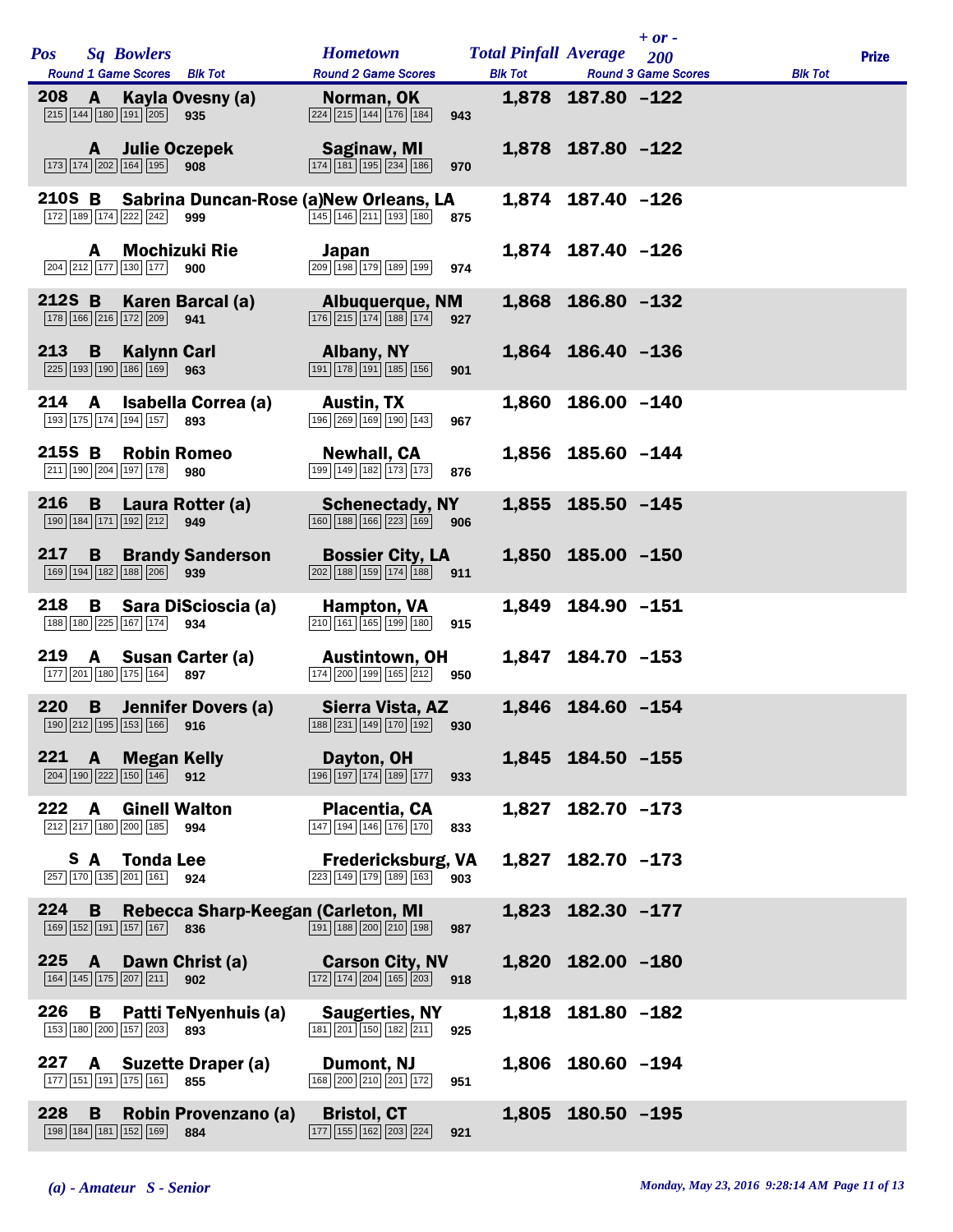|               |    |                                                                                                          | Hometown Total Pinfall Average 200                                                                       |     |                   | $+$ or -                           |                |              |
|---------------|----|----------------------------------------------------------------------------------------------------------|----------------------------------------------------------------------------------------------------------|-----|-------------------|------------------------------------|----------------|--------------|
| <b>Pos</b>    |    | <b>Sq Bowlers</b><br>Round 1 Game Scores Blk Tot                                                         | <b>Round 2 Game Scores</b>                                                                               |     |                   | <b>Blk Tot Round 3 Game Scores</b> | <b>Blk Tot</b> | <b>Prize</b> |
| 229           | B. | Rochelle Hansen (a)<br>$\boxed{172}$ $\boxed{171}$ $\boxed{157}$ $\boxed{173}$ $\boxed{158}$<br>831      | La Vista, NE<br>$\boxed{181}$ $\boxed{161}$ $\boxed{237}$ $\boxed{215}$ $\boxed{163}$                    | 957 | 1,788 178.80 -212 |                                    |                |              |
|               |    | 230S A Michelle Taylor (a)<br>175 190 165 212 154 896                                                    | <b>Brooklyn Park, MN</b><br>$\boxed{139}$ $\boxed{200}$ $\boxed{172}$ $\boxed{189}$ $\boxed{183}$        | 883 | 1,779 177.90 -221 |                                    |                |              |
| 231           |    | A Olivia Derico (a)<br>182 140 164 187 212 885                                                           | N. Las Vegas, NV<br>183 184 201 151 161 880                                                              |     | 1,765 176.50 -235 |                                    |                |              |
| $232 \quad A$ |    | <b>Krista Sandt</b><br>$\boxed{153}$ $\boxed{224}$ $\boxed{192}$ $\boxed{212}$ $\boxed{220}$ <b>1001</b> | <b>Bethlehem, PA</b><br>162 172 149 138 136 757                                                          |     | 1,758 175.80 -242 |                                    |                |              |
|               |    | 233 A Macy Mason (a)<br>162 167 221 181 166 897                                                          | <b>Rainsville, AL</b><br>$\boxed{157}$ $\boxed{146}$ $\boxed{200}$ $\boxed{165}$ $\boxed{188}$           | 856 | 1,753 175.30 -247 |                                    |                |              |
| 234           |    | A Suzanne Wenzel (a)<br>193 199 147 176 188<br>903                                                       | <b>Australia</b><br>$\boxed{203}$ 179 131 174 162                                                        | 849 | 1,752 175.20 -248 |                                    |                |              |
|               | A  | <b>Mandi Fournier (a)</b><br>161 156 168 165 135<br>785                                                  | <b>Braintree, VT</b><br>188 199 177 203 200                                                              | 967 | 1,752 175.20 -248 |                                    |                |              |
|               |    | 236 A Tiffany Morris<br>139 133 184 224 194 874                                                          | <b>Bel Aire, KS</b><br>$\boxed{163}$ $\boxed{164}$ $\boxed{216}$ $\boxed{166}$ $\boxed{160}$             | 869 | 1,743 174.30 -257 |                                    |                |              |
|               |    | <b>B</b> Tammy Hatfield<br>171 193 182 147 172 865                                                       | <b>Fredericksburg, VA</b><br>194 202 170 178 134 878                                                     |     | 1,743 174.30 -257 |                                    |                |              |
|               |    | A Emily Heintz (a)<br>156 161 165 178 197 857                                                            | <b>St. Charles, MO</b><br>182 190 159 192 163 886                                                        |     | 1,743 174.30 -257 |                                    |                |              |
|               |    | 239S A Cheryl Robinson (a)<br>172 209 156 196 201 934                                                    | Hemet, CA<br>$\boxed{163}$ $\boxed{155}$ $\boxed{157}$ $\boxed{149}$ $\boxed{184}$                       | 808 | 1,742 174.20 -258 |                                    |                |              |
|               |    | A Jenny Notman (a)<br>$\boxed{180}$ $\boxed{173}$ $\boxed{136}$ $\boxed{147}$ $\boxed{172}$<br>808       | Australia<br>176 153 196 236 173                                                                         | 934 | 1,742 174.20 -258 |                                    |                |              |
|               |    | 241 B Gina Hurst (a)<br>161 166 191 190 144 852                                                          | Greenfield, WI<br>169 148 192 214 165 888                                                                |     | 1,740 174.00 -260 |                                    |                |              |
| 242 A         |    | <b>Michelle Dragon (a)</b><br>167 150 200 201 127 845                                                    | Gilbert, AZ<br>180 189 148 158 213                                                                       | 888 | 1,733 173.30 -267 |                                    |                |              |
|               |    | 243 A Alice Driber (a)<br>154 158 171 158 177 818                                                        | East Stroudsburg, PA 1,731 173.10 -269<br>160 156 206 192 199 913                                        |     |                   |                                    |                |              |
|               |    | 244 A Leah Glazer (a)<br>171 179 149 135 167 801                                                         | <b>Henderson, NV</b><br>$\boxed{169}$ $\boxed{223}$ $\boxed{164}$ $\boxed{176}$ $\boxed{186}$ 918        |     | 1,719 171.90 -281 |                                    |                |              |
|               |    | 245 A Cindy Mattingly (a)<br>146 201 146 168 160 821                                                     | Pyuallup, WA<br>$\boxed{163}$ $\boxed{163}$ $\boxed{225}$ $\boxed{178}$ $\boxed{164}$                    | 893 | 1,714 171.40 -286 |                                    |                |              |
| 246           |    | <b>B</b> Denise Safford (a)<br>169 198 160 136 162 825                                                   | <b>Williamstown, VT</b><br>$\boxed{165}$ $\boxed{171}$ $\boxed{196}$ $\boxed{175}$ $\boxed{175}$         | 882 | 1,707 170.70 -293 |                                    |                |              |
|               |    | 247 A Brittney Harper (a)<br>157 194 164 156 188 859                                                     | <b>Rainsville, AL</b><br>157 210 157 164 153                                                             | 841 | 1,700 170.00 -300 |                                    |                |              |
|               |    | 248S A Shaunteka St. Julian (a) Houston, TX<br>136 189 116 140 142 723                                   | $\boxed{196}$ $\boxed{204}$ $\boxed{146}$ $\boxed{217}$ $\boxed{189}$                                    | 952 | 1,675 167.50 -325 |                                    |                |              |
| 249           | B. | Darlene Spann (a)<br>178 159 124 199 178 838                                                             | <b>Example 12</b> Las Vegas, NV<br>$\boxed{188}$ $\boxed{163}$ $\boxed{151}$ $\boxed{162}$ $\boxed{165}$ | 829 | 1,667 166.70 -333 |                                    |                |              |